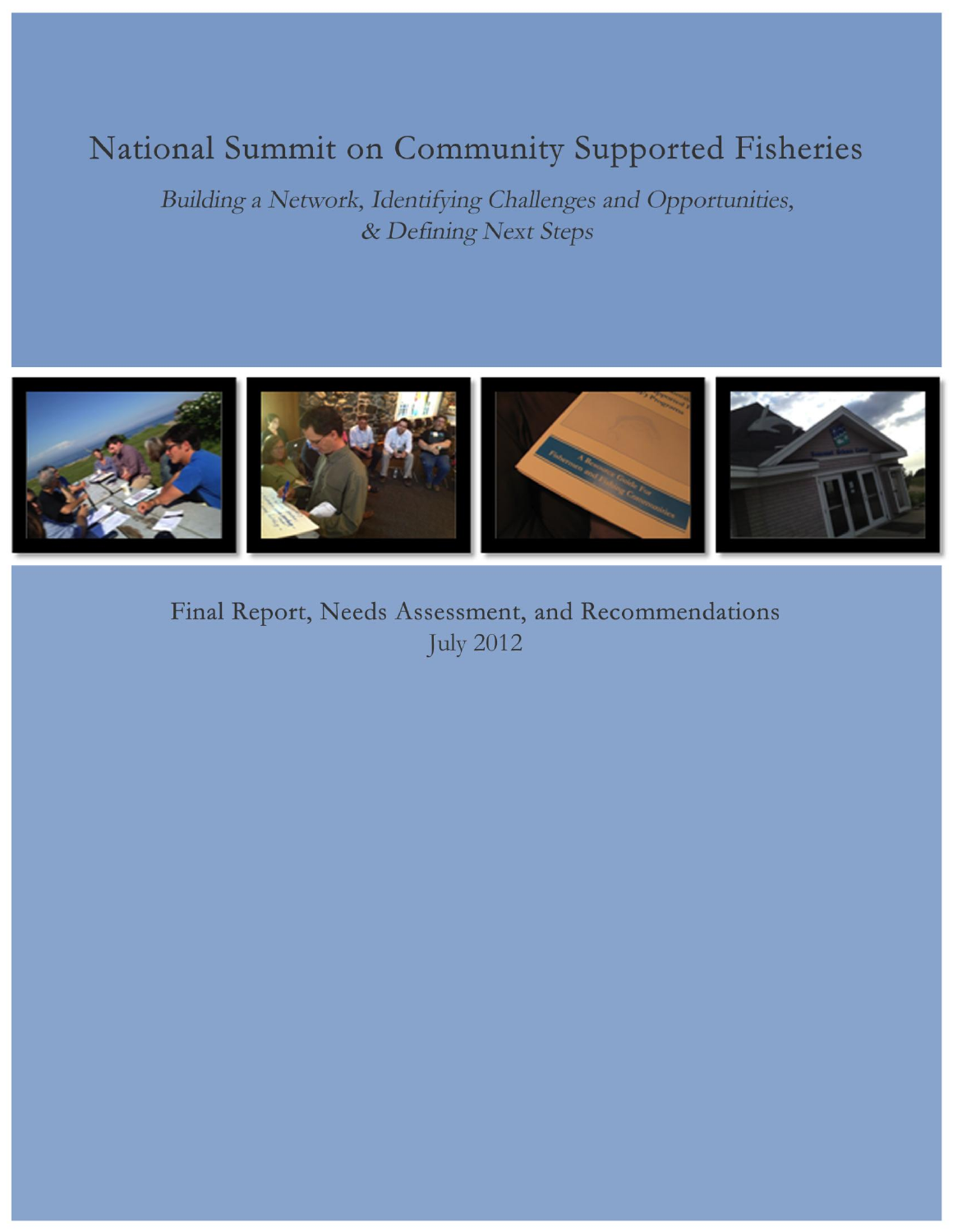*This document was produced by the National Summit Planning Committee under NOAA Award # NA12OAR4170063*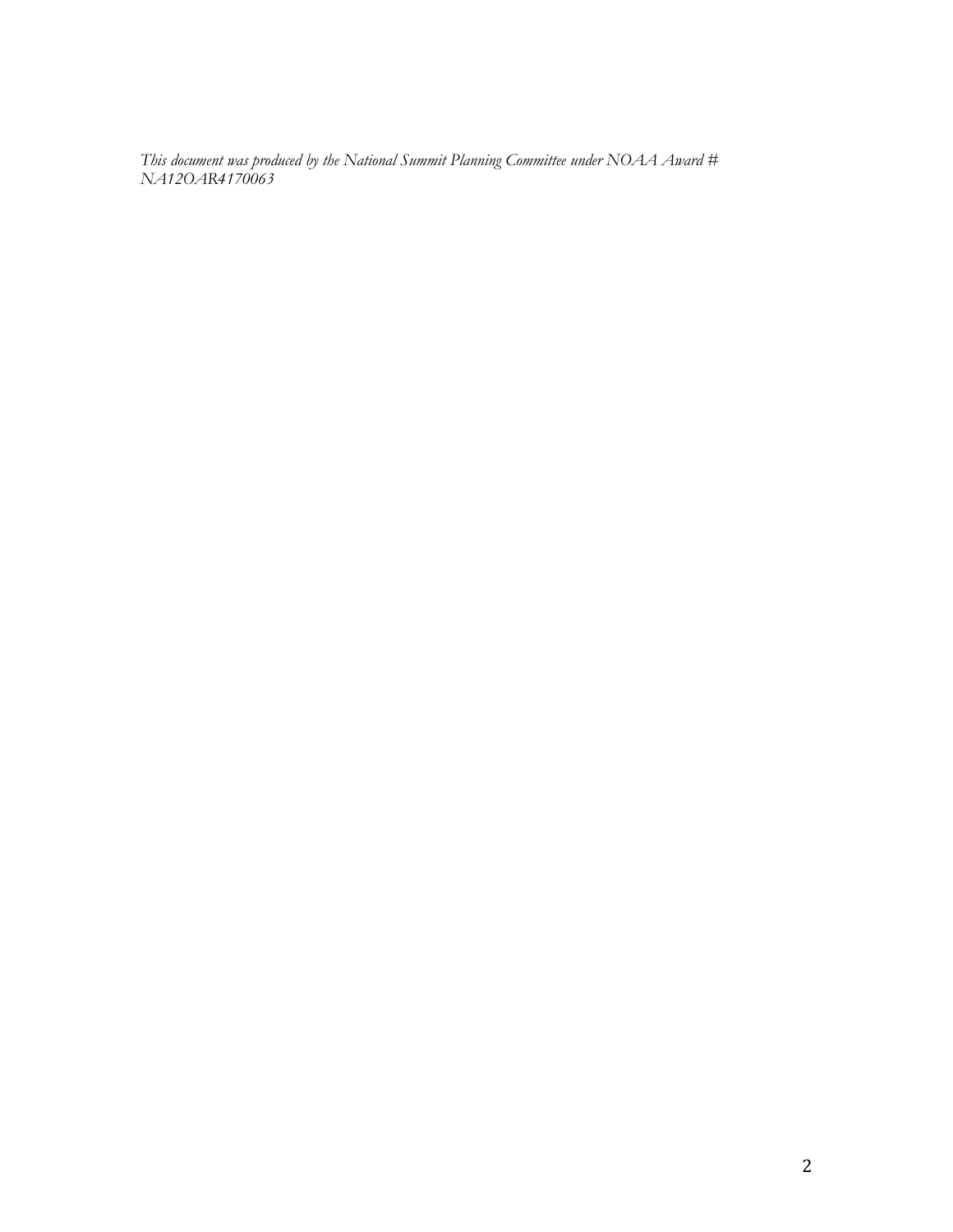# Table of Contents

| Context 6                                                                    |  |
|------------------------------------------------------------------------------|--|
|                                                                              |  |
|                                                                              |  |
|                                                                              |  |
|                                                                              |  |
|                                                                              |  |
|                                                                              |  |
|                                                                              |  |
|                                                                              |  |
|                                                                              |  |
|                                                                              |  |
| Session 5. Best Practices for Product Handling and Distribution14            |  |
|                                                                              |  |
|                                                                              |  |
|                                                                              |  |
|                                                                              |  |
| Section IV. Summary, Evaluation and Intended Outcomes of Recommendations 235 |  |
|                                                                              |  |
|                                                                              |  |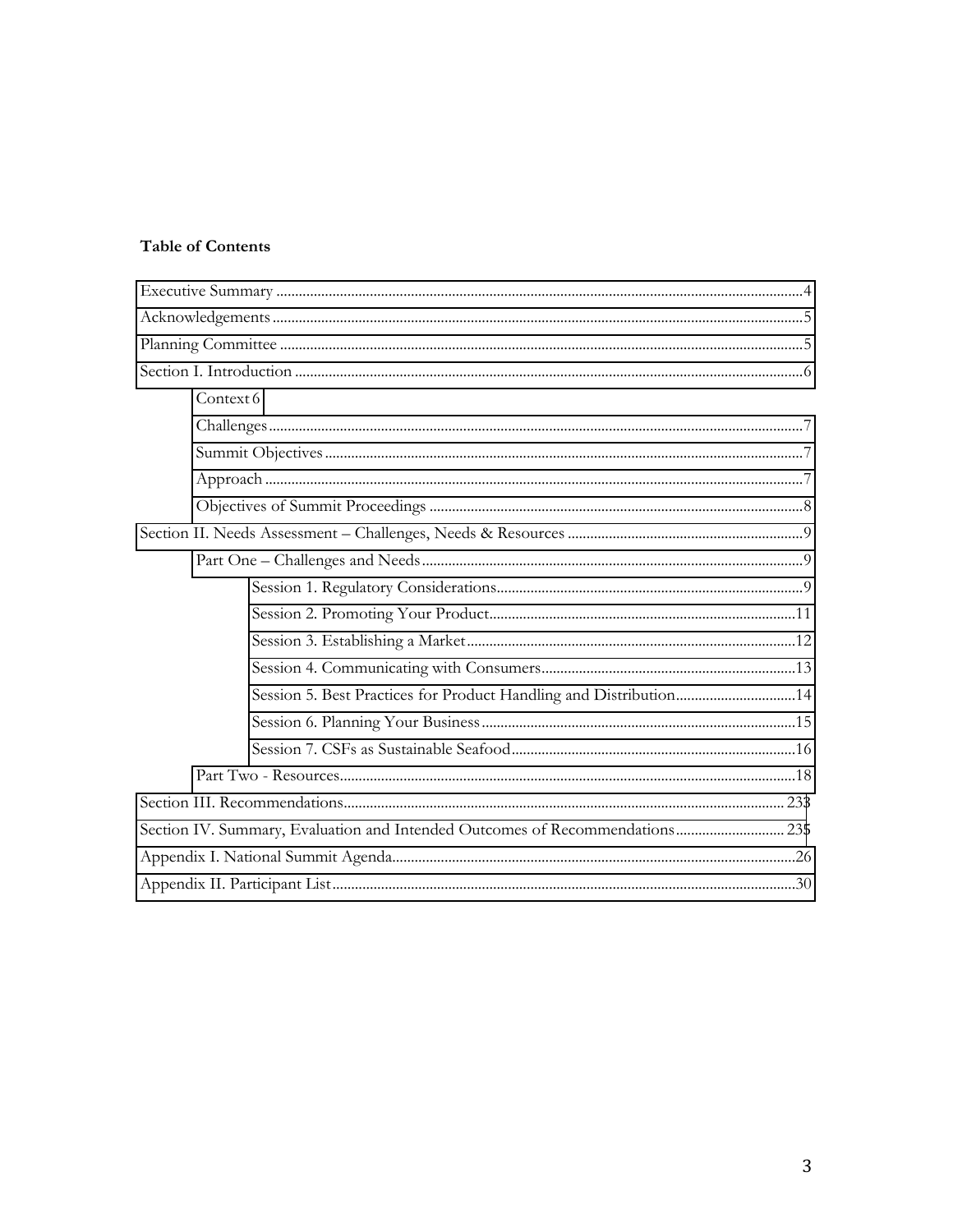## <span id="page-3-0"></span>**Executive Summary**

Community Supported Fisheries (CSFs), based upon the Community Supported Agriculture model, have been one approach that fishermen and fishing communities have explored to direct more money to boats, while achieving a range of other social and environmental goals. Over the last five years CSFs have grown dramatically in number and size. Despite their potential, a variety of technical barriers and overarching questions about their long -term viability have emerged.

The purpose of the *National Summit on Community Supported Fisheries*, hosted in Portsmouth, New Hampshire, was to bring together CSFs from across North America to share experiences, learn from each other, and identify challenges and opportunities for supporting the evolution and long -term viability of CSFs. The two -day summit drew participants fro m 9 states and 2 Canadian provinces, representing 21 CSFs and a small group of government, academic, and non -profit interests . The ideas, points, challenges, questions, answers, and proposed actions from the Summit form the foundation of this report .

This document provide s an overview of the planning, implementation and immediate outcomes of the Summit, highlighting the breadth of information that was gathered. The needs assessment, recommendations and conclusions captured in this document are intended to inform and inspire new and ongoing activities, partnerships , and initiatives that serve to address the needs of fishing communities involved with CSFs and other direct marketing activities.

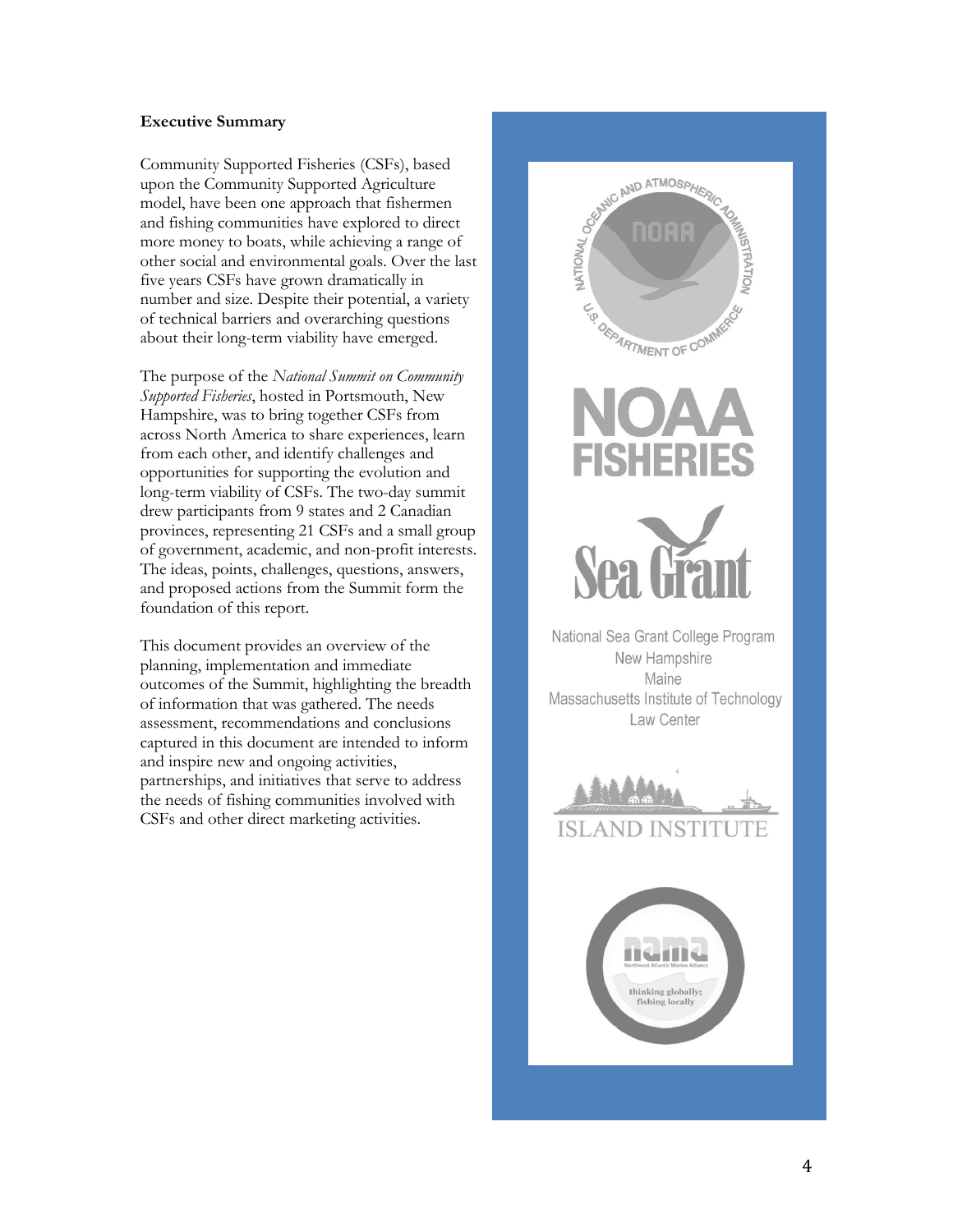## <span id="page-4-0"></span>**Acknowledgements**

The planning committee wishes to thank all those whose support contributed to the publication of these proceedings and the success of the meeting. In particular, our sincere gratitude goes to the National Marine Fisheries Service (NMFS), National Sea Grant Office (NSGO), National Sea Grant Law Center (NSGLC), Island Institute, Northwest Atlantic Marine Alliance (NAMA), Massachusetts Institute of Technology Sea Grant, and the hosts, New Hampshire and Maine Sea Grant, for their invaluable contributions. In particular, we would like to thank Gene Kim and Mike Liffmann from the NSGO, Mark Holliday and Rita Curtis from NMFS, Paul Anderson from Maine Sea Grant, and Jon Pennock from NH Sea Grant for their support and guidance during the planning of this meeting. We also wish to express our gratitude to Gabriela Bradt, Amanda LaBelle, Wan-Jean Lee, Sarah Redmond, Cynthia Bush and Ben Metcalf for their assistance prior to, and during the event. Special thanks also to Nick Battista, Patricia Clay, Charlie French, and Ken La Valley for moderating many hours of very productive roundtable discussions, and Paul Greenberg and Evan Mallet for their contributions. We thank Rebecca Zieber (NH Sea Grant), Forbes Darby (NMFS), Nancy Carter (Island Institute), Marjorie Mooney-Seus (NMFS Northeast Regional Science Center), and Amy Painter (National Sea Grant Office) for crossing institutional lines to form a highly effective communications team. We are particularly indebted to Laura Singer, our lead facilitator, whose dedication, skill and expertise was critical in developing and implementing the meeting process. Lastly, we would like to thank the summit participants whose active participation throughout the summit made the meeting a success. Without everyone's time and energy, this summit would not have been possible.

## <span id="page-4-1"></span>**Planning Committee**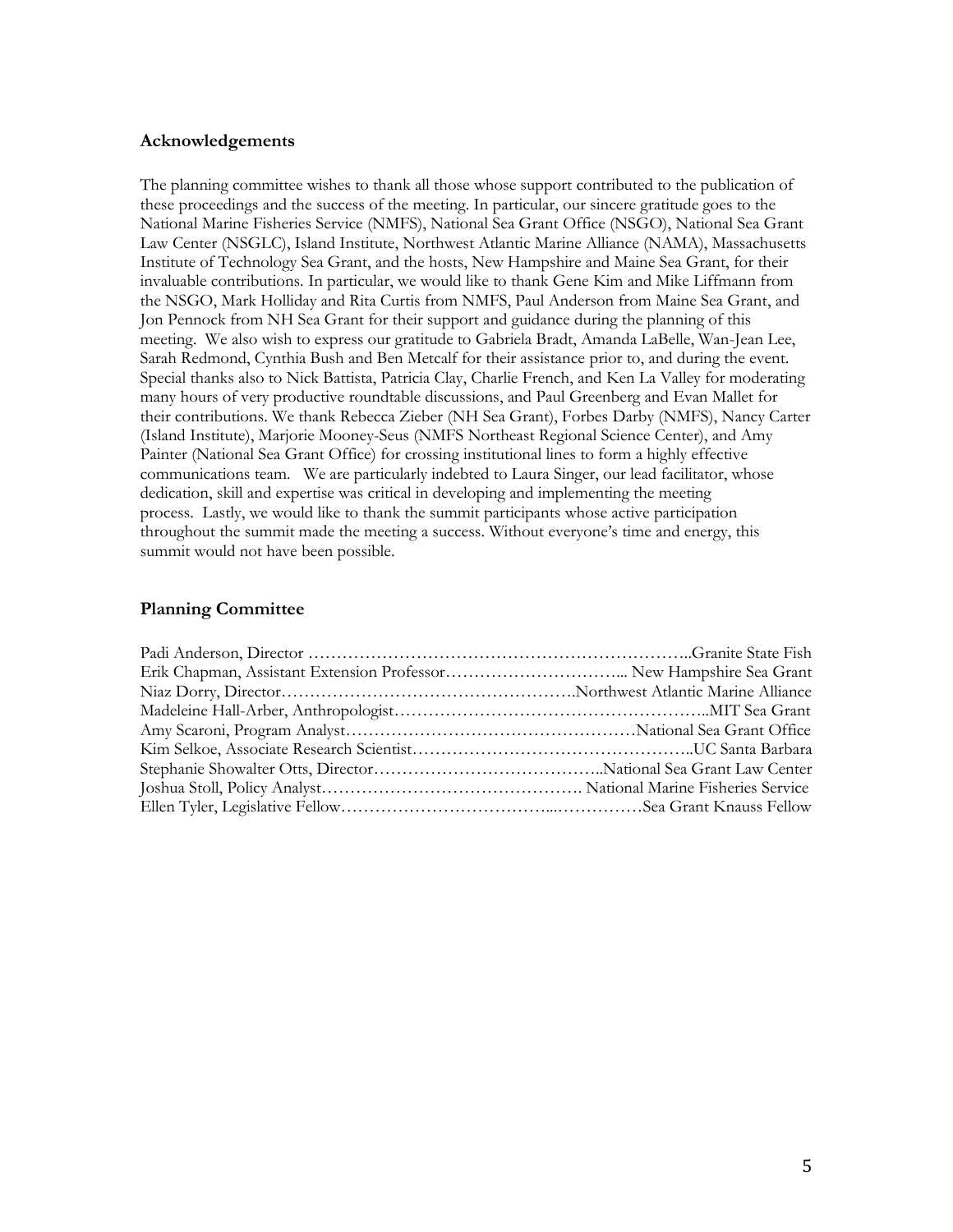#### <span id="page-5-0"></span>**Section I. Introduction**

<span id="page-5-1"></span>*Context*

The *National Summit on Community Supported Fisheries: Building a Network, Defining Challenges and Opportunities, Identifying Next Steps*, held in Portsmouth, New Hampshire, May 30 - June 1, 2012, provided an initial opportunity for those involved in Community Supported Fisheries (CSFs) from across North America to meet, share, and learn from each other. The Summit also provided an opportunity for individuals from institutions that provide support to fishing communities to learn from attendees, and to facilitate a 'needs assessment' to inform efforts to support CSFs and other direct marketing models.

CSFs are a rapidly emerging approach to marketing seafood that represents one of a portfolio of direct-marketing tools available to small-scale fishermen, fishing cooperatives, and community-based organizations to improve the resiliency of fishing businesses. Direct markets include any opportunities for sales between fishermen and the end consumers of their catch, and aim to capture more value for harvested fish in fishing communities as fishermen work to comply with management goals, compete with imported seafood, and adapt to changing ecological conditions.

<span id="page-5-2"></span>Over the last five years CSFs have grown in number and size across the Nation, sparking the interest of fishermen, fishery scientists, managers, and fishing communities (Figure 1). Increasing consumer demand and willingness to pay a higher price for sustainable, traceable, local, high quality seafood creates opportunities for CSFs and other direct marketing arrangements that connect consumers with harvesters. These marketing models create attractive alternatives for consumers who are confused by heavily marketed sustainability pledges and numerous, often conflicting, sustainable seafood guides. A key principle for CSFs is that they provide a fair price to the boats, so they are attractive to fishermen who are struggling to increase the profitability of their businesses without sacrificing environmental or social sustainability.

#### **What is a Community Supported Fishery?**



Community Supported Fishery (CSF) programs are a new and innovative form of direct marketing modeled upon Community Supported Agriculture (CSA) programs. CSFs are contractual arrangements between fishermen and consumers, where the CSF members (also called shareholders) provide fishermen with financial support in advance of the season in exchange for a weekly share of seafood caught during the season. By receiving payment upfront, instead of post-harvest, fishermen know what they are going to earn and in doing so they have the means to invest in their operations. (Source: Starting and Maintaining a Community Supported Fishery Program).

#### **Distribution of CSF pick-up locations in North America (2012)**



Figure 1. Distribution of CSF pick-up locations in North America (Source: LocalCatch.org).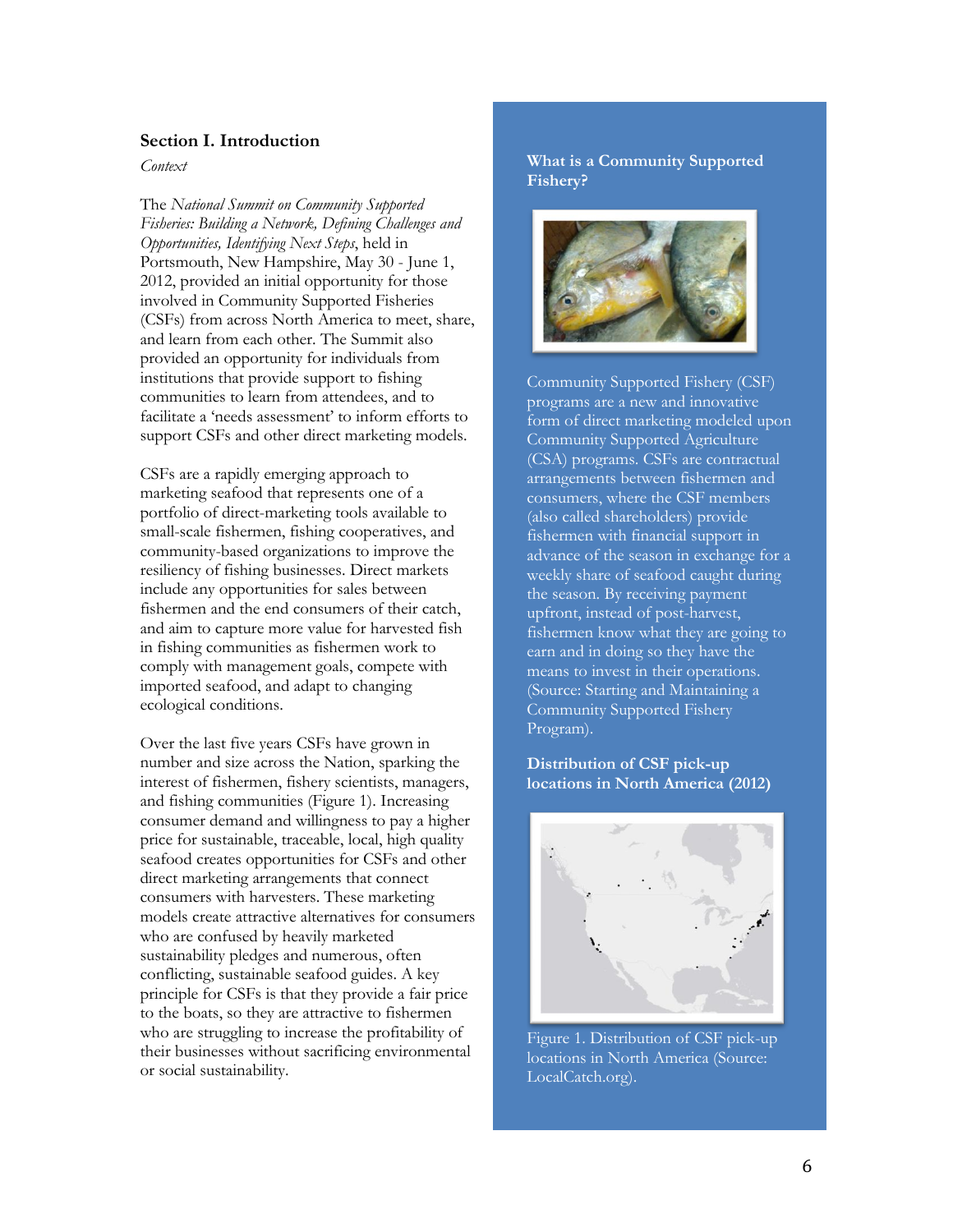## **Challenges**

Despite CSFs potential to produce positive economic, social, environmental outcomes, a variety of technical barriers, risks, and overarching questions about the long-term viability of CSFs have emerged. In particular, CSFs require that fishing communities develop skills and expertise in areas such as processing, distribution, safe seafood handling, pricing, business planning, web-based business applications, the use of social-media, and marketing of seafood. For fishermen and others in fishing communities this may be a brand new skillset; businesses that develop without these capacities run the risk of losing money and missing business opportunities- an outcome that many fishing communities simply cannot afford.

## <span id="page-6-0"></span>**Summit Objectives**

The Summit brought together about 60 fishermen, small business owners, non-profit, University, and government representatives to address these short-term and long-term goals:

#### *Immediate and Short-term Goals (0 to 6 months)*

- 1. Greater exchange of resources and expertise among fishermen and CSF coordinators.
- 2. Improve understanding of CSF challenges, opportunities and resource gaps.
- 3. Develop a list of recommendations for agencies and organizations that support fishing communities and advise CSFs.

#### *Long-term Goals (1+ years)*

- 1. Increase the success CSFs and other community-based operations nationally.
- 2. Improve consumer access to locally sourced fish.
- 3. Increase seafood consumer awareness of fishing practices, management actions, and challenges facing fishing communities.
- 4. Enhance local markets available for locally-sourced seafood that provide greater value to fishermen for their catch (including underutilized species).
- 5. Improve competitiveness of smaller fishing operations and maintain or improve fleet diversity in fishing communities.
- 6. Increase resiliency of fishing communities to a volatile ecological, economic and management setting.

## <span id="page-6-1"></span>**Approach**

The focus of the Summit was to bring together fishermen and coordinators of existing CSFs, representatives from non-profits, and government organizations that provide support to fishing communities. The more than 60 attendees at the Summit represented 21 CSFs from nine States and two Canadian Provinces, and 12 government and non-governmental organizations (Appendix II). The Summit focused on the experiences, reflections, and ideas of fishermen and coordinators of CSFs, who shared with each other, and with representatives from supporting agencies who served as organizers, facilitators and listeners. The peer-to-peer exchange was used to increase attendees' selfefficacy, cultivate collaboration, and connect individuals to existing and developing resources. A professional facilitator worked with members of the planning committee to develop the meeting agenda.

All elements of the agenda outline were carefully linked to stated objectives for the meeting. The agenda (Appendix I) included opportunities for networking , facilitated sessions to identify challenges, solutions, and resource needs for CSFs, and discussions on existing resources for CSFs and priorities and next steps.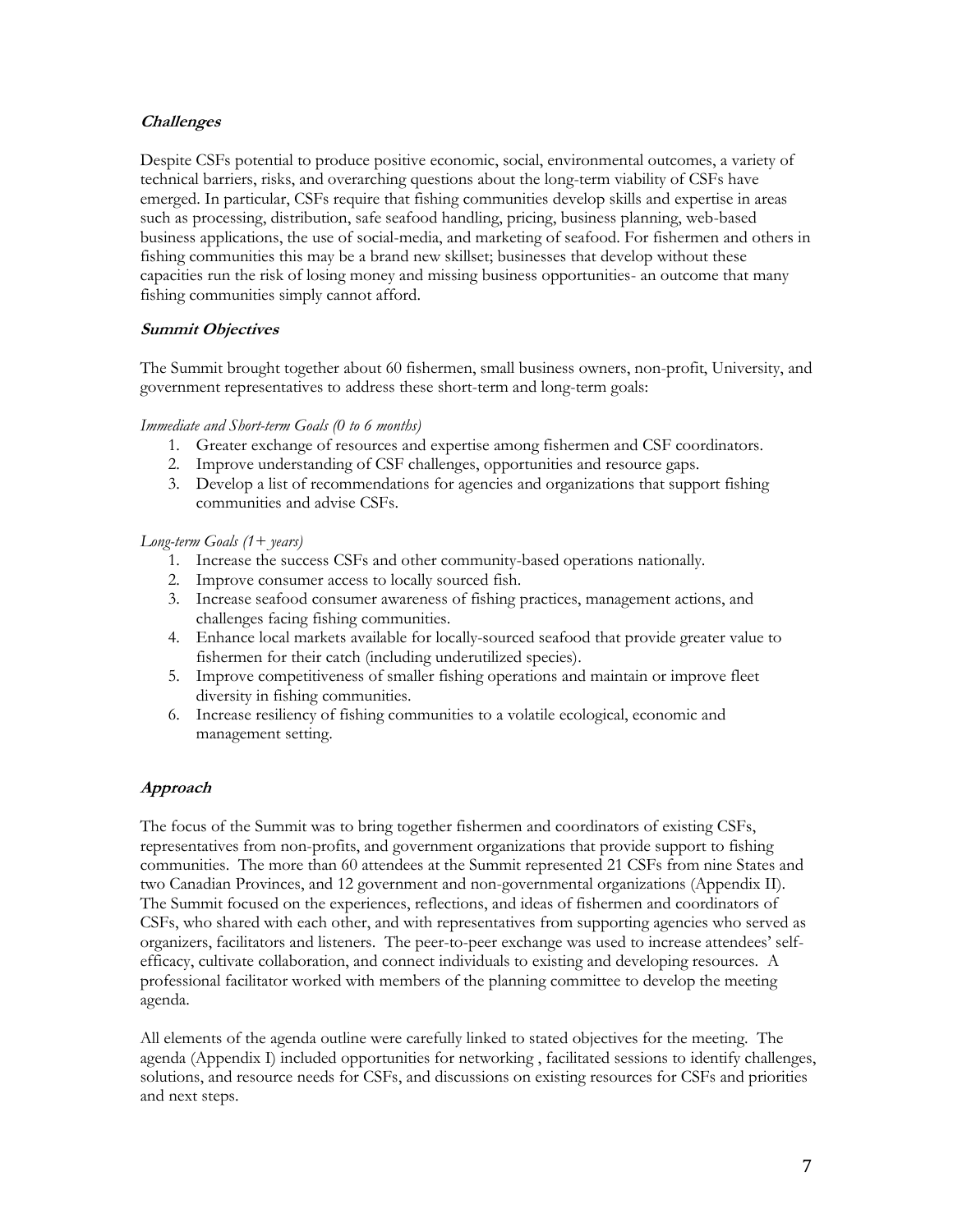#### Day 1

*Introductions and welcome* – The first day of the summit was a travel day followed by registration, a welcome reception, and dinner at a local restaurant. The meal featured seafood provided by four CSFs attending the meeting and prepared by a local chef.

#### Day 2

*Breakout Groups -* The Day 2 agenda focused on facilitated roundtable discussions on social, environmental, and economic topics. Specific topic areas were identified based on surveys that were given to attendees prior to the summit. Trained facilitators guided discussions and rapporteurs captured discussion topics and highlights.

*Discussion of Resource Guide and Available Resources* – In preparation for the Summit, the planning committee produced a 'Resource Guide' designed to be a first-step in assembling resources available to communities interested in developing or maintaining a CSF. The Resource Guide was distributed to meeting attendees and an overview of the document was presented to frame a large group facilitated discussion designed to share what resources are currently being used and brainstorm what types of support would be most useful as CSFs evolve.

## Day 3

*Next Steps* – The focus of the final day of the Summit was to reflect on the previous days' work and to consider action items moving forward. To help facilitate this discussion, the facilitator and planning committee organized the notes from Day 2 and identified emerging themes. The emerging themes were presented to attendees and then the themes were prioritized. Finally, the group discussed whether a network of CSF participants would be helpful, and if so, what structure that network should take and what next specific steps would be necessary to establish and maintain a CSF network.

#### Follow-up Webinar  $-$  June 13, 2012

Following the Summit, a webinar overview of what occurred was presented to 70 webinar participants who were unable to attend the meeting. Participants were invited to join the CSF participant network or a second network that will focus on forwarding extension efforts inspired by the Summit.

## <span id="page-7-0"></span>**Objectives of Summit Proceedings**

The purpose of this document is to provide an overview of the planning, implementation and immediate outcomes of the CSF Summit providing the reader an idea of the breadth of information, themes, and opportunities that emerged from the Summit. Recommendations are based on careful consideration and analysis of notes from Summit discussions. Overall, the needs assessment, recommendations, and conclusions are designed to inform and inspire new and ongoing activities, partnerships, and initiatives that serve to address the needs of fishing communities involved with CSFs and other direct marketing activities.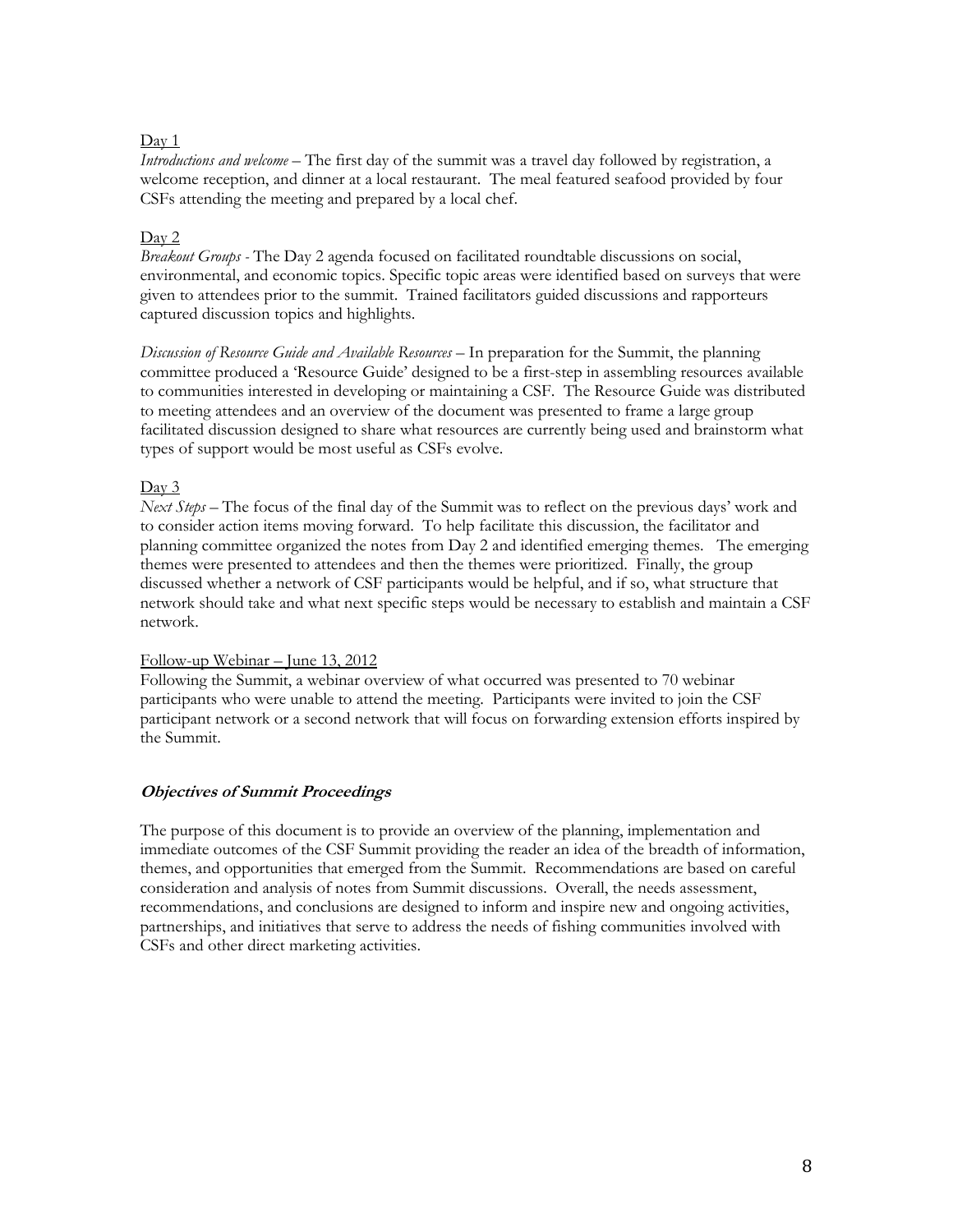#### <span id="page-8-0"></span>**Section II. Needs Assessment ² Challenges, Needs & Resources**

#### <span id="page-8-1"></span>Part One - Challenges and Needs

The purpose of the breakout groups (Day 2) was to identify challenges and needs of existing CSFs in North America. Attendees were split into four small breakout groups (approximately 10-15 people) to promote effective participant interaction and outcomes. Each breakout group discussed one of the following seven topics identified by participants in a questionnaire prior to the meeting: 1) Regulatory Considerations; 2) Product Promotion; 3) Establishing a Market; 4) Communicating with Consumers; 5) Seafood Handling & Safety; 6) Business Planning; and 7) Sustainability. Each breakout session was allotted 60 minutes to cover a topic. In total, each attendee discussed four of the seven topics.

Each session was moderated by a facilitator and framed by a set of trigger questions about the current challenges, lessons learned, and future needs of CSF programs. The main points of each discussion were recorded by a facilitator, while a rapporteur at each table captured more detailed notes. The ideas, points, challenges, questions, answers, and proposed actions from these notes form the foundation of this report and the first part of this needs assessment.

The observations and comments from each session are organized by topic (1-7). Each topic has been broken down into two to four challenges each with a summary of discussion and lessons learned followed by identified needs.

A complete set of needs is provided in Appendix III. This list is intended to be used by individual organizations to inform ongoing or new initiatives designed to support fishing communities that are either interested in, or already engaged in CSFs.

#### <span id="page-8-2"></span>**Session 1. Regulatory Considerations**

**Challenge <sup>²</sup> Access to markets and fisheries: Fishermen and fishing communities alike are looking to CSFs as part of a portfolio of direct-marketing approaches that they can use to stabilize their businesses. Many CSF operators see access to a portfolio of markets and fisheries as critical to maintaining their businesses.**

**Discussion and lessons learned** - The recent trend towards direct marketing reflects communities' efforts to adapt to ambitious conservation requirements and declining catch limits. The CSF model is one of a diverse portfolio of direct-marketing approaches that small-scale fishermen, fishing cooperatives, and community-based organizations are using to stabilize their fishing businesses. Many of those who sell their catch through these outlets depend on access to multiple fisheries, fishing grounds, and gear types.

Many CSF operators see access to multiple fisheries, fishing grounds, and gear types critical to maintaining their businesses. From a marketing perspective, diversity can prevent or buffer local and direct markets from being saturated by a single species. Having access to a portfolio of fisheries is also important in terms of meeting consumers' demands. Individual consumers and restaurants, which make-up the majority of local buyers, have an appetite for variety. Without being able to offer choices to consumers, fishermen are less able to capitalize on local and direct outlets. There is also an important connection between fishing communities' resilience and the diversity of fisheries, fishing grounds, and gear types that are available. Access to multiple fisheries reduces community vulnerability to unexpected economic, environmental, and regulatory changes that periodically affect species.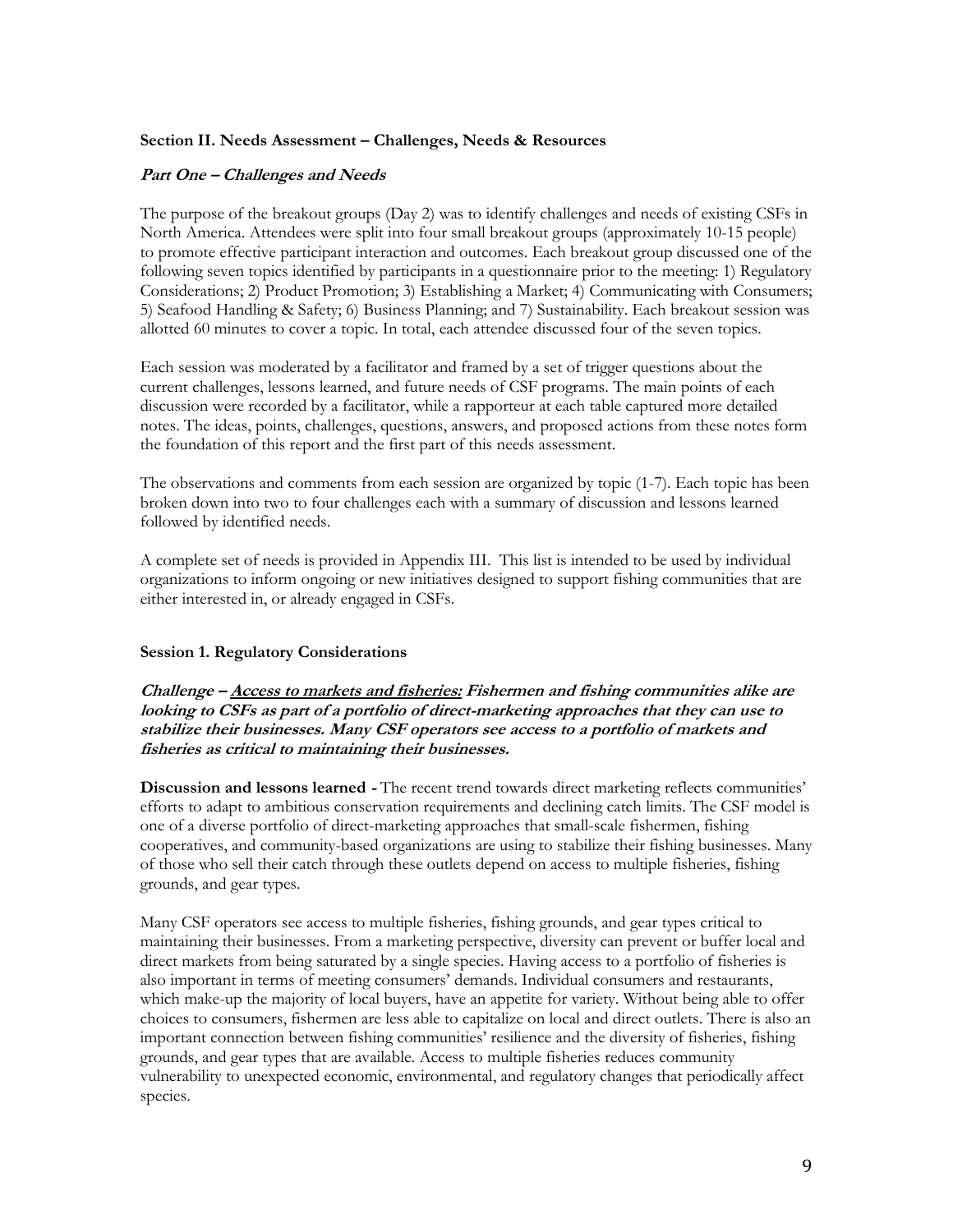**Need**  $\text{-}$  A regulatory framework that increases fishermen's flexibility to shift fisheries, locations, or gear during unexpected changes.

**Challenge <sup>²</sup> Complexity of regulations: The complexity of and frequent changes in regulations is a barrier to doing business. CSF operators recognize the importance of proper oversight and regulation, but see a need for better coordination among federal, state and local authorities.** 

**Discussion and lessons learned -** CSFs often function as vertically integrated businesses, doing everything from fishing to customer service. To operate a vertically integrated business, regardless of size, CSFs are required or encouraged to maintain a number of permits and certificates as well as abide by multiple reporting requirements. In addition to federal and state fishing licenses and permits, CSF operators and/or their partnering entities often need a dealer permit, HACCP certification, liability insurance, and farmers market or retail sales permits (or the equivalent, depending on sales location). CSFs that process and transport their own seafood also must abide by seafood handling and transportation requirements. Navigating the maze of federal, state and local regulations is complicated further by the fact that regulations change regularly.

**Need –** Better coordination among federal, state and local regulatory authorities to accommodate small-scale vertically integrated seafood businesses.

**Need –** Access to clearly presented guidelines for navigating the permitting, licensing and certification processes required for a CSF**.** 

## **Challenge <sup>²</sup> Seafood safety and deliveries: Transporting seafood is costly and subject to local and state health and safety regulations.**

**Discussion and lessons learned -** Seafood is a highly perishable product. To ensure its quality, CSF operators are required to adhere to local and state health and safety regulations. Being adequately equipped to transport seafood safely is part of the cost and complexity of running a CSF properly. CSF operators generally use mechanical refrigeration or rely on low-tech equipment (e.g. ice and coolers) to deliver seafood. Using low-tech equipment is less expensive, but there are limitations to this approach. Notably, CSF operators and other seafood purveyors generally cannot transport live seafood (e.g. shellfish) or histamine-producing species without mechanical refrigeration.

**Need ²** Access to expertise related to seafood safety and handling in fishing communities**.** 

**Need ²** Access to affordable mechanical refrigeration equipment for safe transport of live and histamine-producing seafood.

## **Challenge <sup>²</sup> Liability insurance: The cost of liability insurance is problematic for small-scale fishermen and CSF operators.**

**Discussion and lessons learned – Businesses use liability insurance to protect themselves from the** risks of lawsuits and similar claims. CSFs without insurance acknowledge the need for coverage, but see it as prohibitively costly. Several CSFs have access to insurance through fishing and agricultural support organizations, such as Farmers' Markets. Organizations that distribute or process seafood for small or limited-resource fishermen can also support CSFs' insurance needs by carrying group insurance.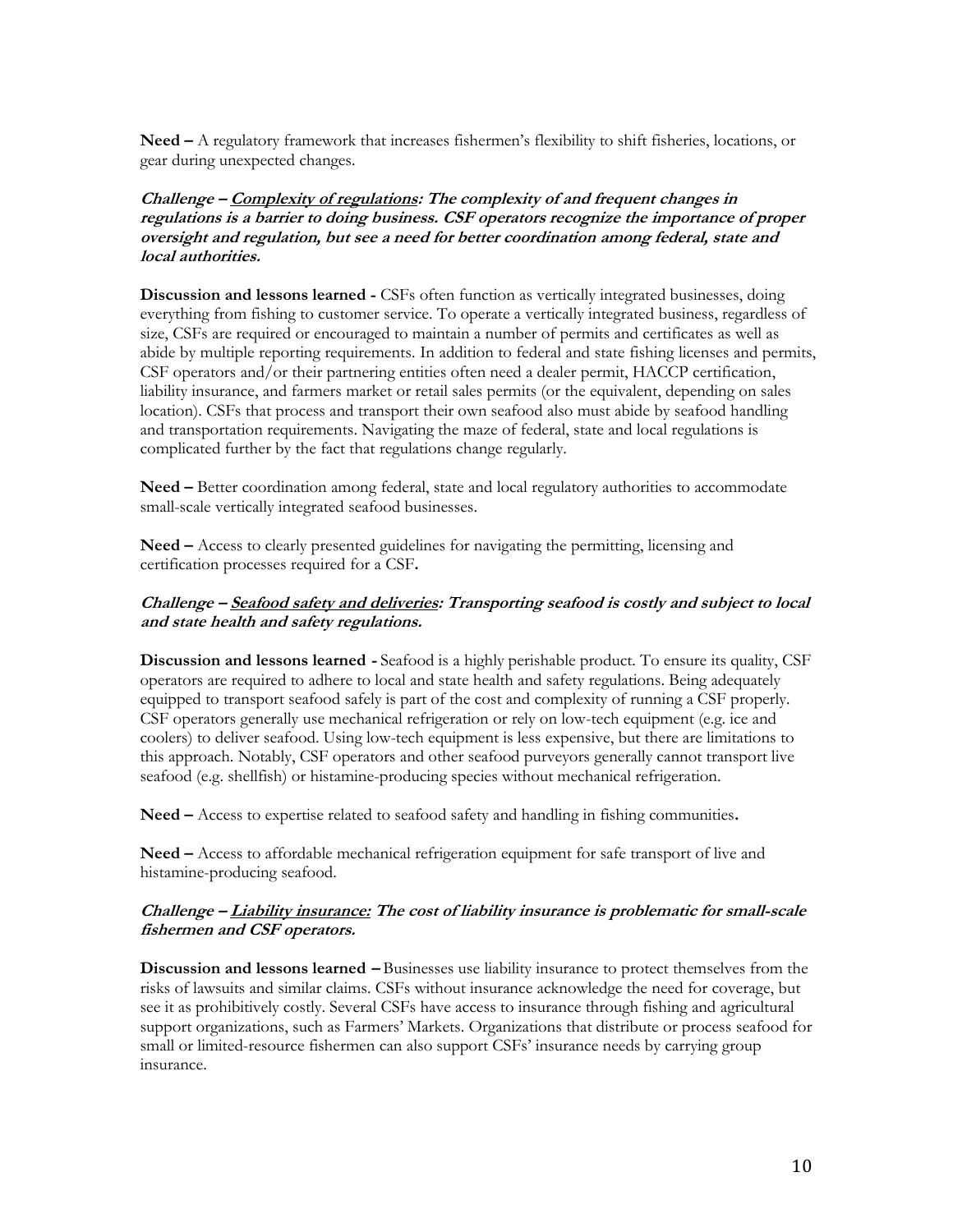**Need** – Group liability insurance plan for CSF programs or small-scale commercial fishing businesses.

<span id="page-10-0"></span>**Need — Legal resources such as a list of attorneys who have worked with CSFs or Transactional** Law Clinics.

#### **Session 2. Promoting Your Product**

## **Challenge <sup>²</sup> Messaging: Educating consumers can be difficult because CSF operators often have to compete with conflicting, and sometimes inaccurate, information about fisheries and seafood.**

**Discussion and lessons learned – For consumers accustomed to buying fish from the freezer aisle** at a grocery store, CSFs represent a departure from the conventional supply chain. Consumers invest in CSFs for a variety of reasons, including a desire to see where and how local seafood is harvested. This presents an opportunity for CSF operators to educate shareholders. Many CSFs offer their members basic information about the product (e.g. how to distinguish between species, different methods for harvesting, how to fillet a whole fish, how to cook a fish, etc.), and about small-scale fishing businesses and local fisheries (e.g. what distinguishes CSFs and artisanal fishing communities from large-scale harvesters, what are the risks and rewards of commercial fishing, what are the challenges and issues in fisheries, etc.). Many CSF operators recognize the importance of providing this information to consumers, but find it challenging because members are regularly inundated with conflicting, and sometimes inaccurate, information about fisheries and seafood.

Consumers accustomed to inexpensive, imported seafood may also be surprised by the price of a share in a CSF. CSF operators can address this reaction by communicating how they arrived at the final price, and explaining the additive costs (including gear, gasoline, etc.) of catching a fish that eventually ends up on their plate. Communicating the role of small-scale fishermen in the larger context of a working waterfront helps to differentiate the product, and justifies a slightly higher price that helps fishermen continue fishing. Providing this information to potential shareholders will appeal to those consumers with a strong sense of place and a desire to support local institutions.

Need – Improved messaging and branding to communicate the benefits of CSF programs.

## **Challenge <sup>²</sup> Communication strategies: CSF operators use a variety of communications tools to reach target audiences, inform consumers, and provide feedback to influence research priorities, but it is difficult to keep pace with these tools as they evolve.**

**Discussion and lessons learned – With limited time and resources, fishermen are finding social** media useful as a way to reach a broad audience for minimal cost. Facebook, twitter and emails are effective ways to advertise and recruit new shareholders, share recipes, alert customers of delivery updates, and announce the day's catch in real-time. These tools are also helpful in connecting individual CSFs with other CSFs and local food groups. In keeping with consumer's desire to know where their food came from, information about fishermen and their catch appeals to consumers. Online profiles of fishermen on a CSF website strengthen the connection consumers have with the seafood they receive.

**Need** – Training and/or exposure to new and emerging social media and online communications tools.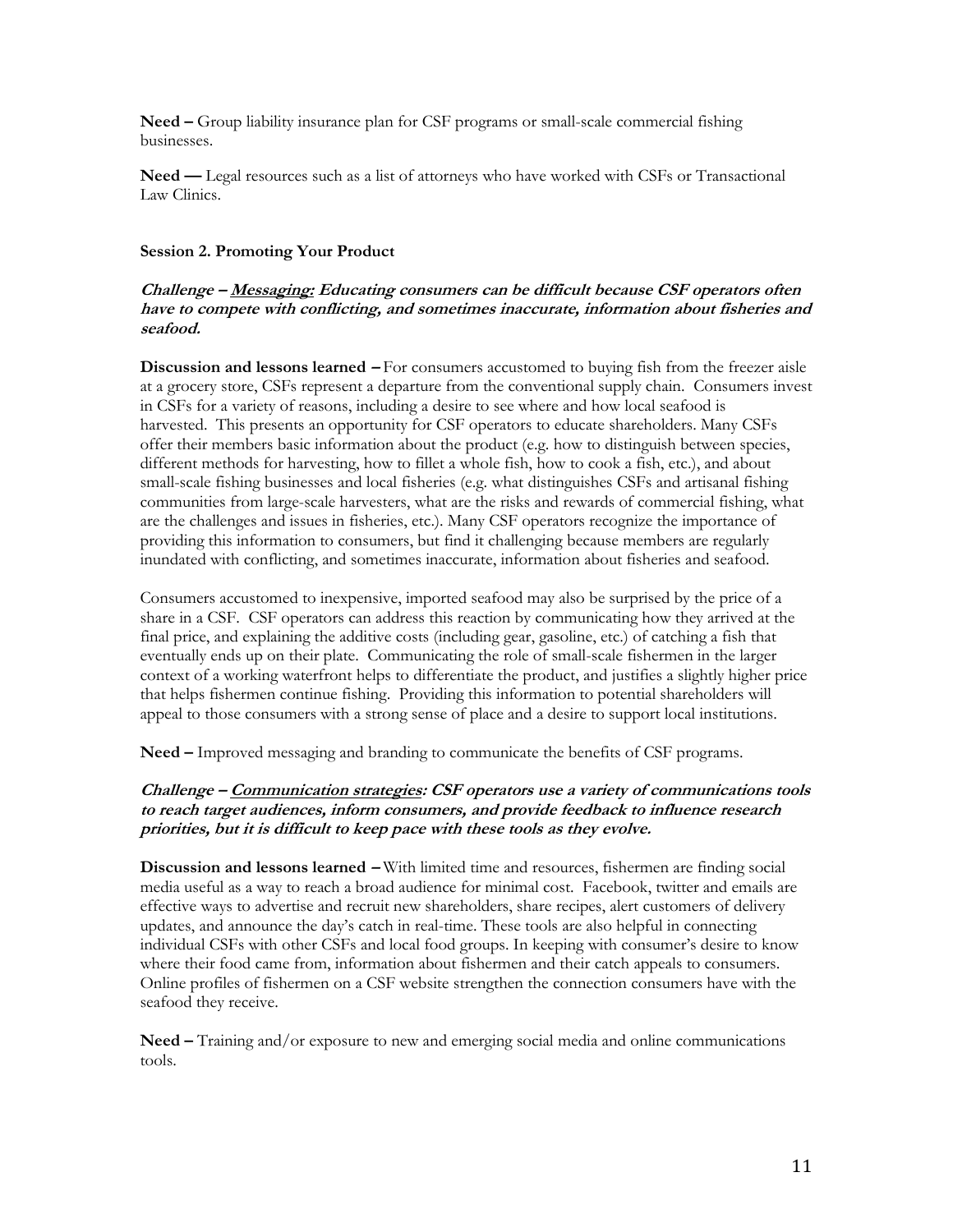## **Challenge <sup>²</sup> Collaboration strategies: CSFs need to work with their shareholders, other local CSFs, universities, like-minded NGOs, and the aquaculture industry to advance their business through synergistic collaboration.**

**Discussion and lessons learned**  $-CSF$  operators need not go at it alone. There are ample opportunities for collaboration to ease the burden of fishing and operating a CSF. Some CSF operators have found that their shareholders are willing to volunteer. Whether they have specialized skills (such as book-keeping or business planning), or are willing to staff a drop-off location or make deliveries, taking advantage of eager volunteers can lessen the workload of a CSF operator. When shareholders become invested in the business they are supporting, they may be more inclined to speak to their representatives, or provide comments on the regulatory process, in support of smallscale fishermen.

Collaborating with university partners opens the door to a large pool of creative, innovative, and well-connected people. Working with business classes, for example, could result in a class project to develop a CSF business plan, execute community surveys, and identify marketing strategies. Engaging students early on can result in a core group of volunteers willing to help with logistics of running a CSF. Looking beyond students, university researchers and extension agents can assist in translating difficult scientific concepts into easy to understand information that fishermen can share with consumers. Some CSF operators have partnered with university researchers to test the quality of their catch, ultimately assuring consumers that their local seafood is safe to eat. Additionally, collaborating with researchers opens a dialog in which fishermen can communicate their present and future needs directly to influence research priorities and inform funding opportunities.

Chefs and restaurateurs can also be useful collaborators because they can influence consumer demand for specific types of seafood. Chefs can also develop recipes for CSF operators to include with their shares, and can highlight seafood in their restaurant(s).

**Need ²** Collaboration with universities, non-profits, government officials and community groups through formal and informal networks.

## **Challenge <sup>²</sup> Collaboration with small-scale farmers: CSF operators and fishermen may benefit from cultivating relationships with the small-scale farming sector**

**Discussion and lessons learned** – The small-scale farming community in the United States has been exploring ways to market their produce for the last three decades. For CSF operators and fishermen, the small-scale farming community represents an important resource and partner. Some CSF operators share delivery duties with CSAs or at Farmers' Markets to maximize efficiency and build mutual respect between providers of locally sourced food. One way to support the development of CSFs is to cultivate the relationship between farmers and fishermen. Small-scale farmers and CSA operators have paved the way for CSFs and should be viewed as potential collaborators.

Need – Increased networking and business opportunities with CSAs, including farmers, operators, and customers.

#### <span id="page-11-0"></span>**Session 3. Establishing a Market**

**Challenge <sup>²</sup> Supplying local demand: Many CSF programs target urban consumers outside the community, raising concern that local communities might lose access to seafood.**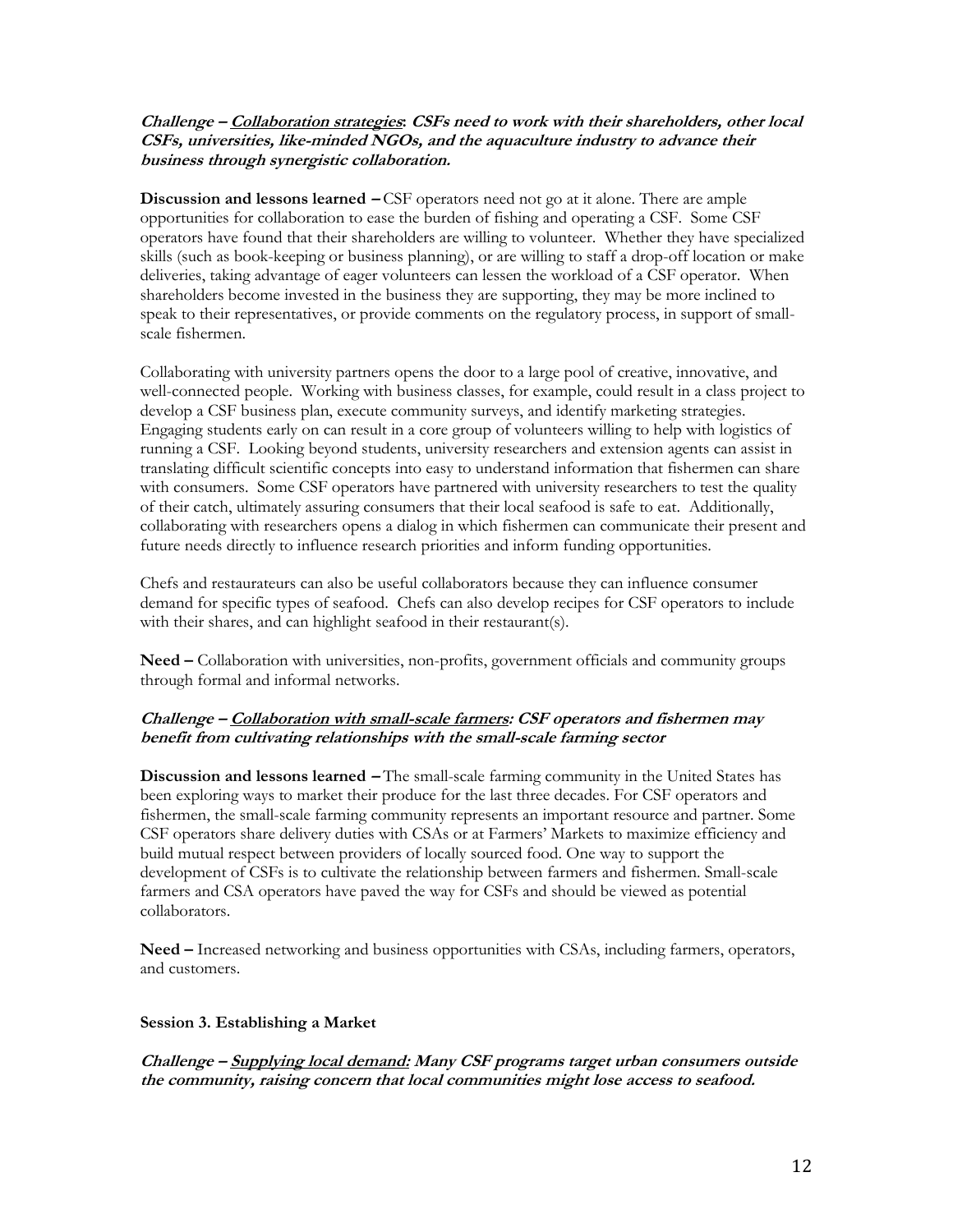**Discussion and lessons learned – Maintaining ties to coastal communities is important for CSF** operators and fishermen. However, because urban areas provide a large consumer base, some are concerned that local communities may eventually lose access to local seafood. There is also concern that fishermen who participate in a CSF will create tension with other local fishermen who sell their catch using more typical supply chains. One way to address this is to band together in local catch groups, and to work on local and regional branding opportunities.

Need – Establish local outlets for seafood where needed, that complement or enhance existing businesses and ensure local access to seafood.

#### **Challenge <sup>²</sup> Managing customer expectations: CSF operators often have to address misinformation and preconceived notions about less known and under-utilized species.**

**Discussion and lessons learned – Due to conflicting information in the media and elsewhere,** many consumers perceive some species of seafood to be of lesser quality than others. Some consumers assume they will not like a species because it has an unusual name (e.g. sheepshead) or because it isn't available in a supermarket. Others feel like they aren't getting their money's worth. Establishing a market for species that some consider "baitfish" or "trash" fish (e.g. redfish, mullet) requires outreach on the part of CSF operators. To overcome this challenge, CSF operators are working with chefs to create new recipes, holding cooking demos, and offering taste tests or free samples in weekly shares to expand consumer awareness and appreciation for the diversity of local seafood. CSF operators also address this by allowing members to swaps shares, double up shares, or donate unused shares to local schools and food banks.

**Need ²** Increased consumer awareness/knowledge of unknown and under-utilized species to increase the value of these species.

#### <span id="page-12-0"></span>**Session 4. Communicating with Consumers**

## **Challenge <sup>²</sup> Educating consumers: CSFs can provide a forum for CSF operators, fishermen and the public to communicate on a regular basis. However, fisheries and sustainability are complicated and often controversial topics.**

**Discussion and lessons learned – CSF operators communicate with consumers and the general** public in a variety of ways. Most CSFs interact with their members on a one-on-one basis at distribution points and through regular email and social media correspondence (e.g. twitter, blog, and Facebook). Some CSFs also host "meet and greets," "pop-up" dinners, and customer appreciation cookouts to bring their community together. CSFs also interact with the public through partnerships with churches, wellness groups, non-profit organizations, universities, and government agencies, including the Small Business Administration and Sea Grant. These partnerships give fishermen an opportunity to share their perspective on a variety of topics including regional fisheries, seafood, and conservation. CSFs also interact with the public through traditional media outlets. With growing interest in local food and rural economies, CSFs have received local, regional, and national media attention. Given the controversy surrounding fisheries, CSF operators and fishermen need to be able to talk about what and how they fish in a way that resonates with the public.

**Need –** Information and materials CSF operators and fishermen can use to inform consumers about local and regional seafood, fisheries, and community issues.

## **Challenge <sup>²</sup> Maintaining direct communication: One of the benefits of a CSF is that members have an opportunity to interact with local fishermen directly. As CSF programs**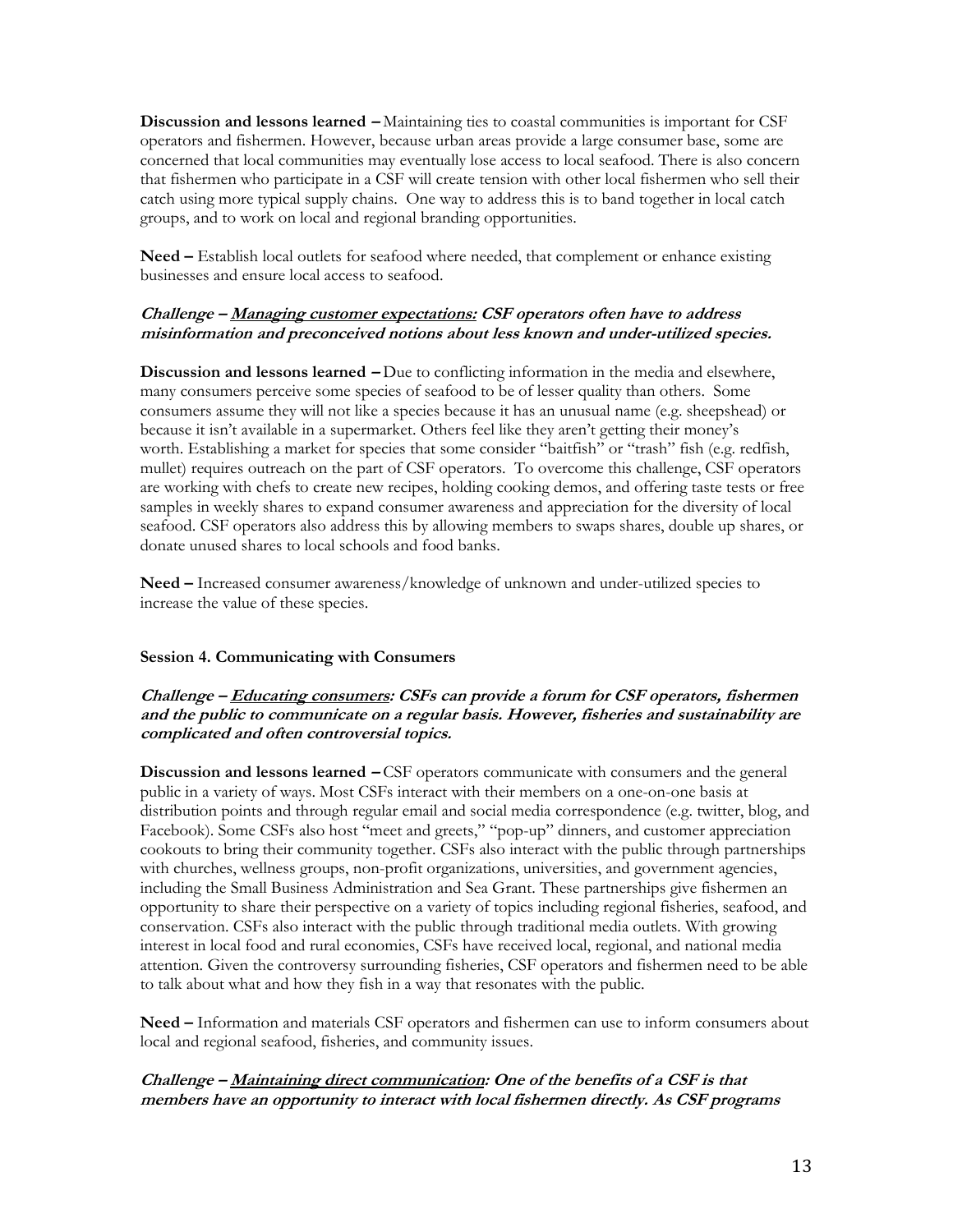## **grow, it is difficult for CSF operators and fishermen to interact with members on a regular basis.**

**Discussion and lessons learned** – Members participate in CSF programs for a number of reasons (e.g. health, desire to eat more seafood, interest in supporting fishermen, sustainability). Part of the allure of a CSF is that members can interact with local fishermen. However, as CSFs have grown to accommodate new members, communicating with consumers directly is more difficult and time intensive. To address this challenge, CSFs rely on social media and email. These tools are efficient, but they are not a replacement for direct or personal interaction with members. Balancing the need for efficiency (gained through online tools) and direct communication is a challenge for many CSF operators.

**Need –** Market research that addresses the value consumers place on one-on-one communication will help CSF operators weigh the pros and cons of increasing membership and decreased direct communications.

#### <span id="page-13-0"></span>**Session 5. Best Practices for Product Handling and Distribution**

## Challenge – **Internal organization:** CSFs are data-dependent businesses that require well**structured and efficient systems of internal organization.**

**Discussion and lessons learned** – CSF operators maintain information about seafood, transportation, finances, and consumers. This information is crucial to their businesses, and many CSFs invest a substantial amount of time and money to maintain it. Learning from experience, CSFs have devised a range of strategies to reduce costly errors (e.g. miscalculating yield or delivering too much or too little seafood to a delivery site). Many count shares multiple times. Others use programs like Farmigo to process payments and keep track of what, when, and how much seafood each consumer receives. Several CSFs have also invested in dedicated staff to oversee and coordinate parts of the operation. Having a coordinator(s) is particularly useful in instances where CSFs are owned and operated by multiple fishermen or fishing cooperatives, or when a CSF works in partnership with a third-party processor or transportation company.

Need – Organizational software for business management.

## **Challenge <sup>²</sup> Seafood availability: Reliable seafood availability is a challenge to CSF operators. CSFs** are overcoming this issue by managing consumers' expectations and using frozen and **aquaculture raised product when needed.**

**Discussion and lessons learned** – Seafood availability (e.g. supply) is a perennial problem even for the largest and most well established CSFs in the United States and Canada. Seasonal abundance, weather, and regulations all influence what, when, where, and how much seafood is caught and landed in any given port or community. Recognizing this challenge, CSFs have adopted a variety of techniques to manage consumers' expectations and stabilize their supply of seafood.

CSF operators deal with seafood availability indirectly by managing consumers' expectations. Informally, operators integrate messages about seasonality and substitutability into the "story" of local seafood and their CSF. By making consumers aware of the uncertainty of fishing, CSF operators face less pressure to replicate the supermarket model (e.g. providing the same species all the time) and can instead focus on quality, diversity and freshness. Consumers' expectations are also managed more formally, using contracts and clearly defined protocols for canceled deliveries and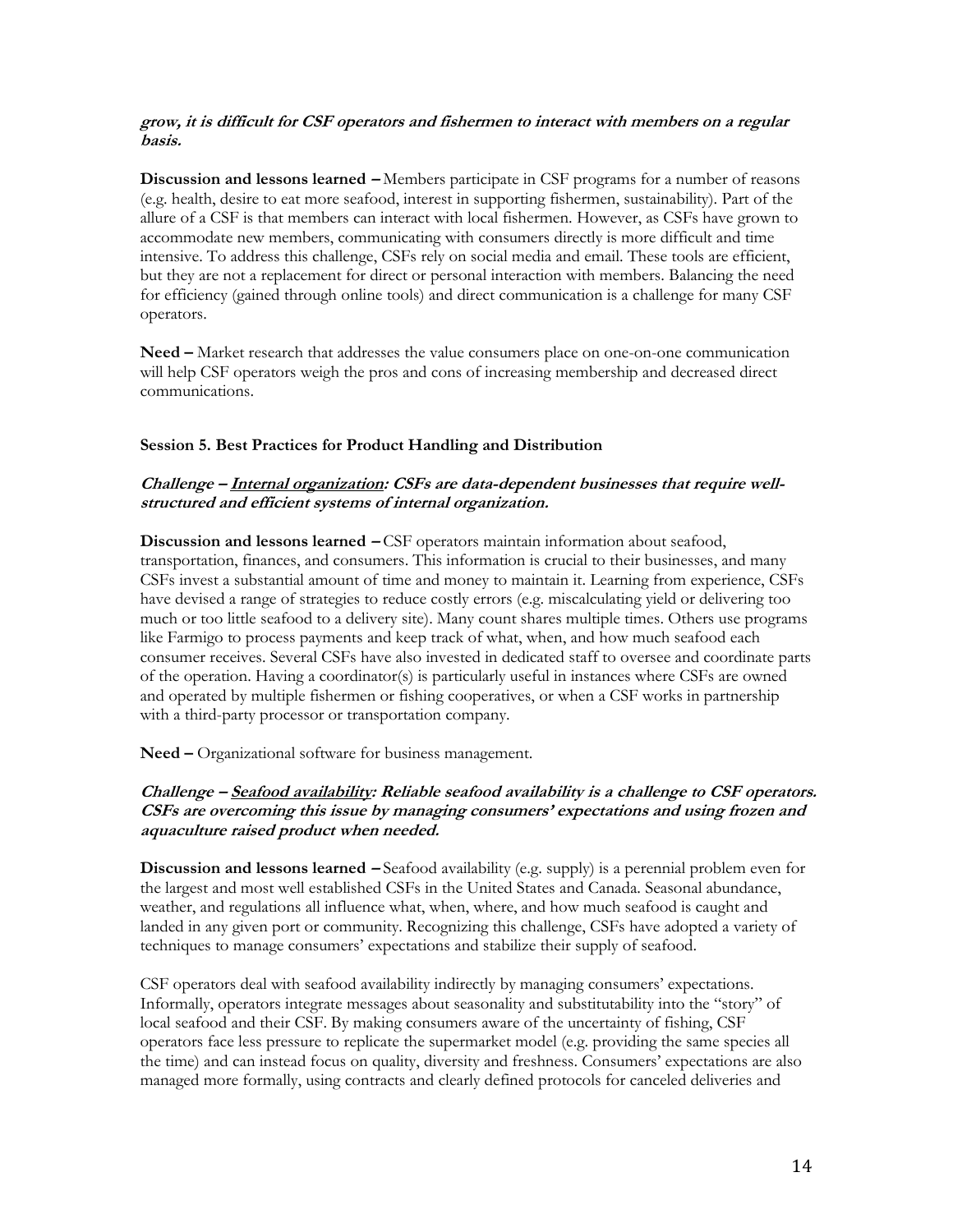skipped shares. These approaches do not directly affect supply, but they give CSF operators flexibility to use whatever is available.

Some CSFs also freeze seafood or use aquaculture as a way to supplement their supply of wildcaught, fresh seafood. Freezing product allows CSF operators and fishermen to build up an inventory of product that they can sell during periods of bad weather or when species are not available or fisheries are closed. Aquaculture plays a similarly important role, providing a secure supply of seafood that CSFs can draw on when wild caught product is not available.

**Need** – Frozen product, aquaculture, and other locally-relevant strategies for increasing seafood availability.

#### <span id="page-14-0"></span>**Session 6. Planning Your Business**

## **Challenge <sup>²</sup> Adapting a model**: **There are notable differences between CSF programs across North America. The variation, in part, reflects the diversity of fisheries and fishing communities and points to the need for adapting the CSF model to fit each community.**

**Discussion and lessons learned <sup>²</sup>** The ownership, business structure, fisheries, processing capacity, geography, and objectives of many CSFs differ. CSFs are owned and operated by individual fishermen, fishing cooperatives, community-based organizations and entrepreneurs. Some CSFs sell multiple species; others offer a single type of seafood such as lobster or salmon. Some offer whole fresh fish; others only sell frozen fillets. Some fishermen distribute shares directly off a dock or boat; others deliver seafood to members in urban centers far from the coast. Some CSFs are communityoriented; others focus more on conservation. The variation among CSF programs, in part, reflects the diversity of fisheries and fishing communities in North America. Fishermen and communitybased organizations are adapting their CSF programs to meet their needs and those of their communities.

**Need –** Acknowledging the diversity of fisheries and fishing communities, fishermen need support developing and adapting their CSF program to fit the contours of their communities.

## Challenge – Business planning: Many fishermen see the need for business planning, but lack **the skill-set or confidence to develop a robust business plan for their fishing business.**

**Discussion and lessons learned - Declining catch limits are forcing fishermen to change their** approach to fishing. With less wild-caught finfish to sell, fishermen are starting to turn their attention to non-traditional markets like CSFs that pay a premium for high quality, fresh, and local product. However, business planning remains a major obstacle for many fishermen because they do not have the necessary skillset or confidence to develop business plans. Among the decisions that may have to be made when developing a CSF are: prices, profit, product (species and form), access to fish, processing facility, logistics (e.g., transportation, distribution points, rules for shareholders) and publicity (e.g., farmers' markets, educational materials and outreach). Business planning can also be a barrier to obtaining monetary assistance or loans, as applications for support often require the submission of a business plan or completion of business plan template.

Each CSF program has approached business planning differently. Some have comprehensive plans, while others appear to have devoted less time to planning upfront. Many CSFs have had support from one of a variety of support-groups, including: SCORE volunteers (retired businesspersons who provide advice to new and small businesses), universities, non-profit organizations, and Sea Grant programs.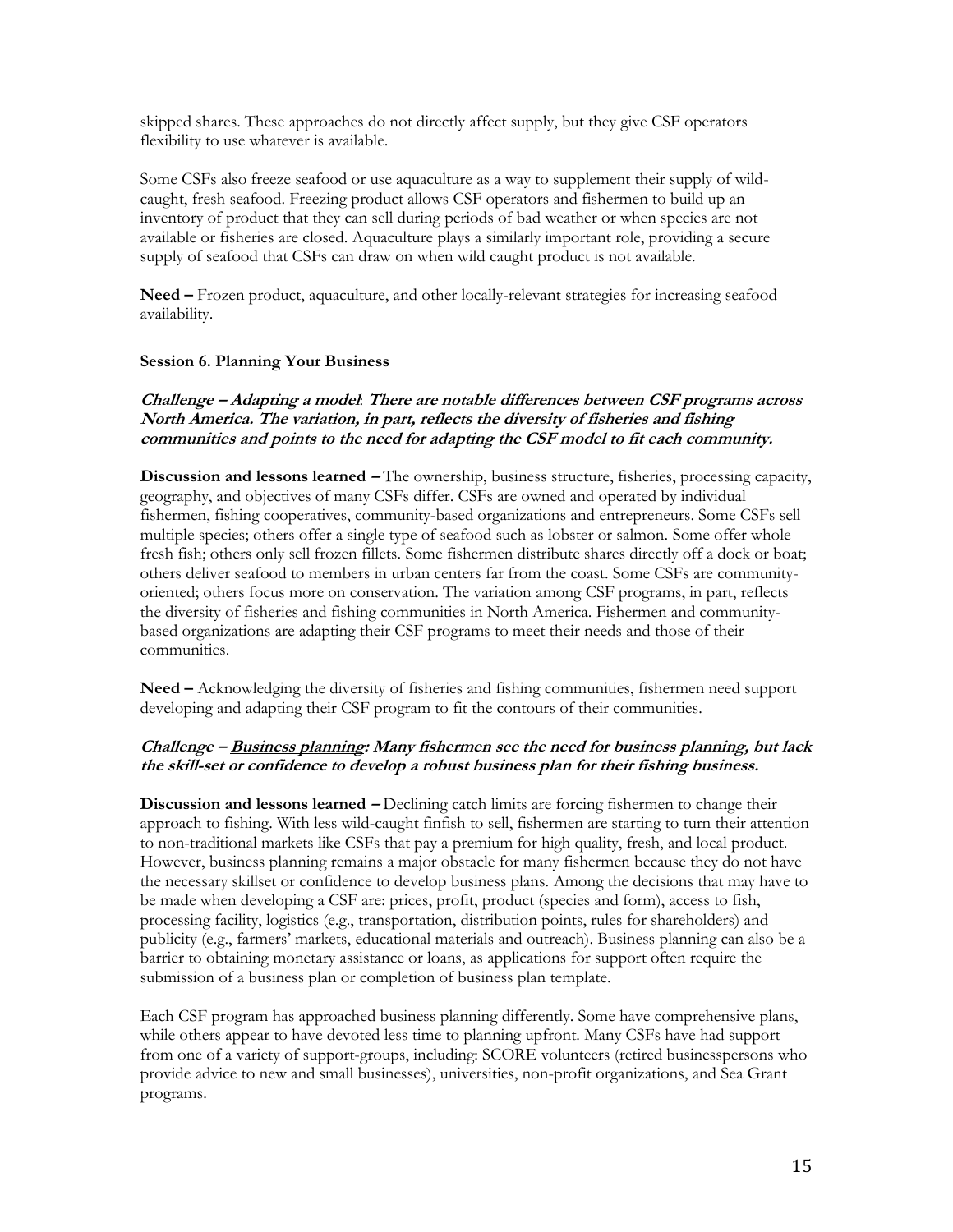<span id="page-15-0"></span>**Need** – Business planning assistance.

#### **Session 7. CSFs as Sustainable Seafood**

## **Challenge – Communicating "sustainability" to consumers:** CSFs provide a platform for **fishermen and CSF operators to communicate with consumers about the nuances of**  "sustainability."

**Discussion and lessons learned – The general public is increasingly interested in knowing when,** where, and how their seafood is caught. Communicating this information to the public is complicated by the term "sustainability." Although sustainability is often important to consumers, stakeholders use the term differently. Fishermen and CSF operators see the ubiquity and ambiguity of the term as being problematic, but recognize the need to engage the public in a dialog about what it means specifically to them, their respective fisheries, and their communities.

One of the major obstacles that fishermen and CSF operators face in communicating this information are seafood sustainability cards produced by organizations such as the Monterey Bay Aquarium and Food and Water Watch. Seafood cards were designed to be a reference for consumers who want to make informed decisions about the seafood they buy. The cards provide general information about popular fish, crustaceans, and shellfish, ranking their "sustainability." As these cards have gained popularity, they have helped elevate the public's interest in where and how seafood is caught. However, the simplicity of the ranking systems and the aggregated scale at which species are evaluated is problematic, in part, because they don't reflect the complexity or diversity of fisheries.

The mismatch between the simplicity of seafood cards and complexity and diversity of fisheries creates confusion for consumers and poses a challenge to CSF operators. This is particularly true in instances where a given species is locally abundant, yet defined as "unsustainable" or a species to "avoid" on one or more seafood cards. Such is the case of blue crabs in North Carolina. Blue crabs are one of the largest and most important fisheries in the state, but Food and Water Watch lists them as one of their "dirty dozen" because research found that crabs at sites in Houston, Texas and Savannah, Georgia had elevated levels of PCBs.

Overcoming these generalizations is challenging, but CSF operators are well positioned to address this issue. In the case of North Carolina's blue crabs, CSF operators, fishermen and university researchers have partnered to test for the presence of PCBs and mercury in crabs (along with a handful of other non-migratory species) in the state. Data suggests that blue crabs in the region are not polluted. Information like this, that is specific to a region, is a critical component of explaining when, where, and how seafood is caught. Such information provides a level of nuance that seafood cards lack. Many CSF operators view "nuance" as something they can contribute to the broader discussion about "sustainability" and as a starting point to talk about local food and the economic and social tenets of sustainability.

**Need** – More nuanced information (e.g. gear type, seasonality, location, etc) about local fisheries in seafood sustainability programs and outreach materials.

## **Challenge – Defining "sustainability":** Defining sustainability can be a challenge. Many CSF **operators define sustainability in terms of social, economic, and ecological considerations that benefit themselves and their broader communities.**

Discussion and lessons learned  $-$  CSFs do not have a shared definition of "sustainability." Some view sustainability as being able to "keep catching what has been caught in the past" or "being able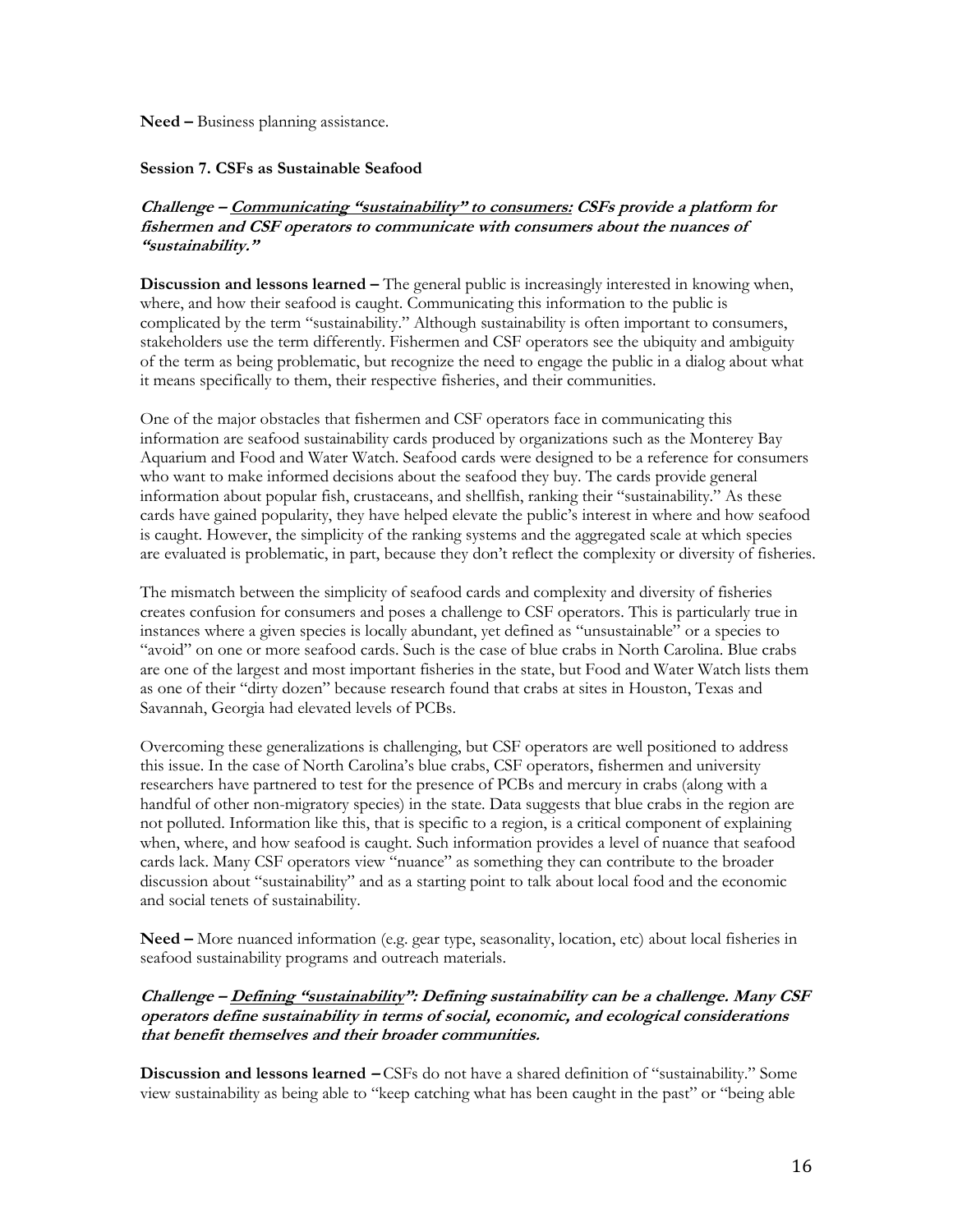to live off of what you have locally." Others associate sustainability with "securing resources for future generations," "ecosystem approach," and "healthy stocks." Many also see communities, culture, economies, and local food systems as facets of sustainability. These differences reappear in the range of ways CSF operators and fishermen make their CSFs "sustainable." For example, some "catch only what [they] need," or they operate small-scale, owner-operated vessels. Others are involved in fisheries management, minimize bycatch and waste, use sustainable gear, educate consumers, and reduce their carbon footprint by purchasing carbon offsets.

To some extent, the diversity of perspectives reveals two important commonalities about how CSF operators and fishermen perceive the term. The first is that their definitions of "sustainability" are not strictly ecological, economic, or social. Instead, sustainability appears to be viewed as a combination of these three components. In particular, many CSF operators and fishermen draw the link between sustainability and economic stability. This interpretation of sustainability diverts from traditional definitions of the term, emphasizing the interconnectedness of healthy fisheries (e.g. ecological sustainability) and viable communities (e.g. social and economic sustainability). The second commonality has to do with who benefits from sustainability. Although CSF operators and fishermen talked about sustainability in terms of direct benefits to themselves, many also see sustainability as being linked to broader benefits to the rest of the community.

Need – Incorporate social, economic, and community objectives into definitions of seafood sustainability.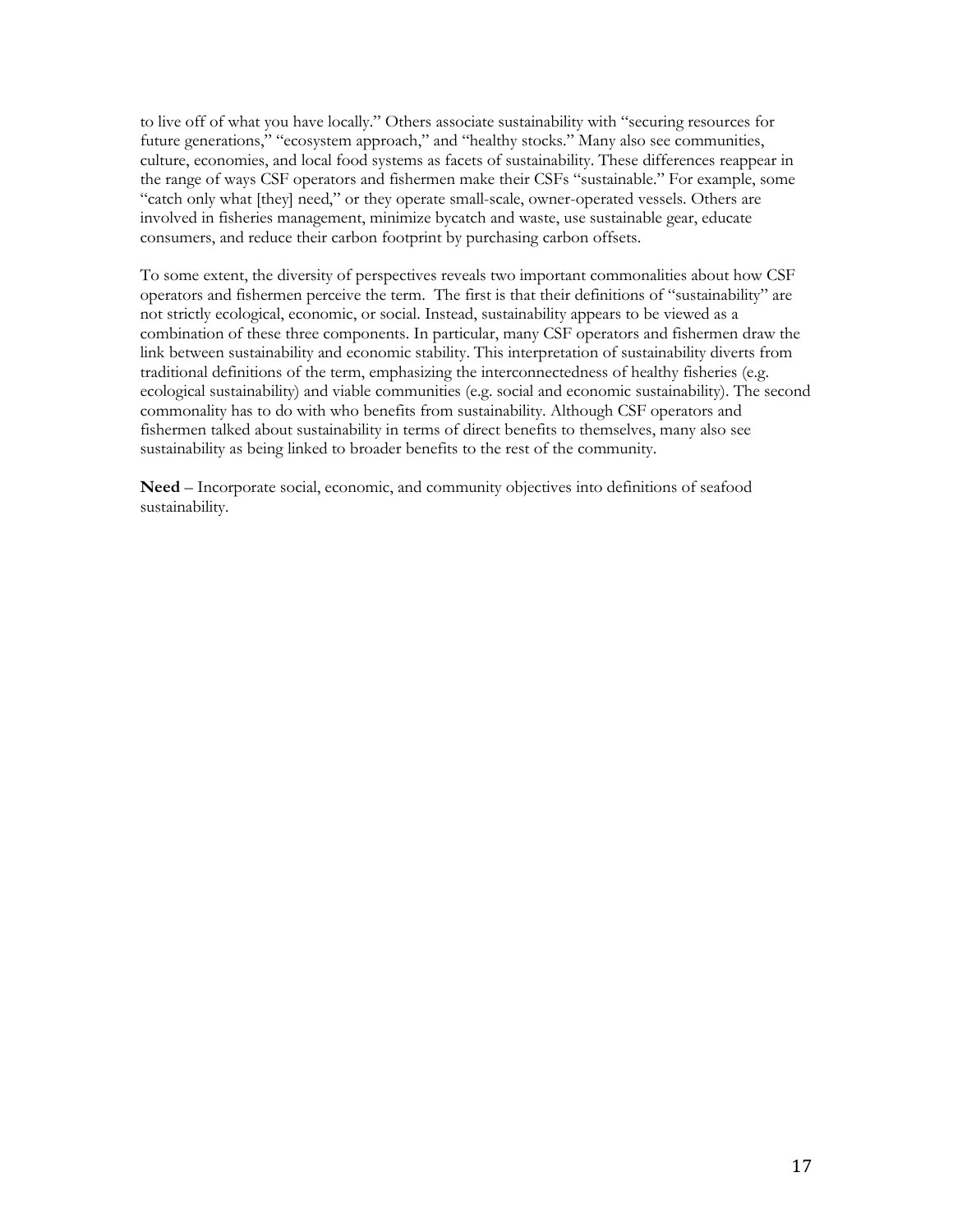#### <span id="page-17-0"></span>**Part Two - Resources**

There are a multitude of organizations that assist fishermen, fishing cooperatives, and communitybased organizations. One of the objectives of the Summit was to better understand which of these entities and their associated resources CSF operators use, what other resources are available, and what gaps, if any, exist. To stimulate this discussion, the planning committee assembled a resource guide: Starting and Maintaining Community Supported Fishery (CSF) Programs: A Resource Guide for Fishermen and Fishing Communities. The guide introduces the CSF concept, identifies common business, management, and legal issues, and highlights some of the wellknown resources that are available to CSF operators.

All summit participants came together to take part in the 60-minute Resource Guide discussion. Notes from this discussion form the basis of the second half of the needs assessment.

During the discussion, attendees identified a range of resources that government, non-profit, and forprofit entities provide. The list of these resources, some of which are in the CSF Resource Guide, is presented below (Table 1). The list is not intended to be comprehensive. Rather, it reflects what emerged as a focus during the meeting.

Most revealing about the resource list is the range of organizations that support fishing communities. Fishermen and fishing communities depend on a wide assortment of interconnected organizations (rather than a single one-stop organization). CSF operators draw on services and resources provided by well-known agencies and organizations like Sea Grant and the Island Institute as well as less

#### **Resource Guide**

The National Sea Grant Law Center, the National Marine Fisheries Service, New Hampshire Sea Grant, Maine Sea Grant, MIT Sea Grant, the Island Institute, and the Northwest Atlantic Marine Alliance prepared in association with the National Summit a resource guide titled, *Starting and Maintaining Community Supported Fishery (CSF) programs: A Resource Guide For Fishermen and Fishing Communities.* The guide provides general information to assist fishermen and fishing communities with starting and/or maintaining a CSF. The guide is not intended to be a stepby-step set of instructions. Rather, the authors hope the CSF Resource Guide will serve as an introduction to the CSF concept, identify common business, management, and legal issues, and direct fishermen and fishing communities to additional resources that can help them develop their businesses.

Ref. Showalter Otts, S. et al. 2012. *Starting and Maintaining Community Supported Fishery (CSF) programs: A Resource Guide For Fishermen and Fishing Communities.* National Sea Grant Law Center (http://nsglc.olemiss.edu/csfrg.pdf)

obvious resources that are not solely fisheries-focused (e.g. SCORE and Small Farm Central).

The list of resources is a valuable starting point for a more comprehensive set of resource lists that could come later. Taken as a whole, the list (which includes more than 75 organizations and resources) is informative in two ways. First, it provides practical information for CSF operators that need helping planning their business, acquiring HACCP certification, marketing, managing their operations, selling seafood, networking, doing outreach, raising capital, conducting research, or gaining legal assistance. Second, the list highlights the need for resource providers to collaborate and coordinate efforts where possible. Many CSF operators rely of the services provided by multiple organizations. By working collaboratively, it is conceivable that future resources could be strengthened and existing resources can be shared and offered to CSF operators and fishing communities more easily.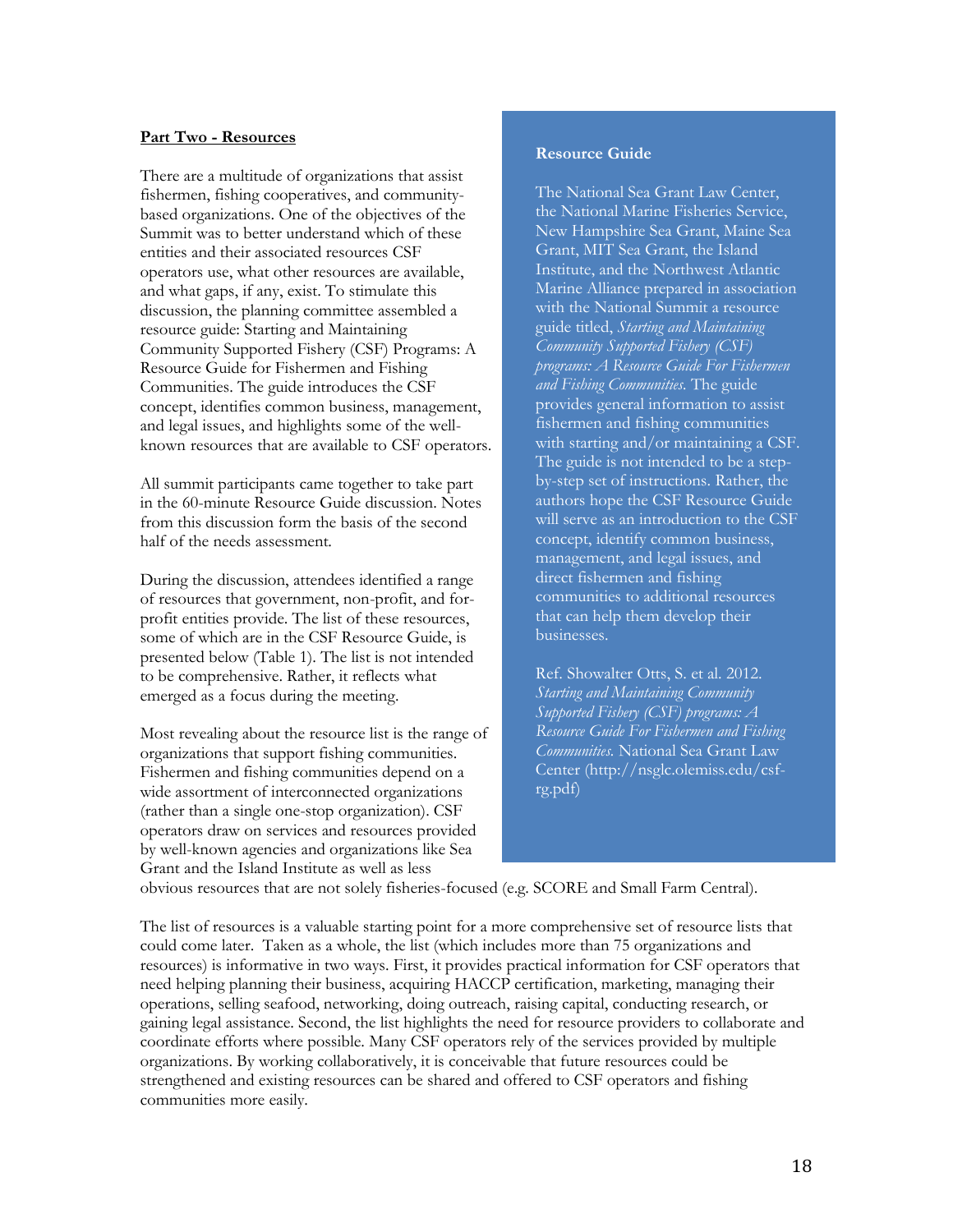| Sector                | Organization                                                  | Resource                                  | Website                                                                                               |   |   |   | 1 2 3 4 5 6 7 8 9 10 |   |    |   |   | Description                                                                                                                                                                                                                                                           |
|-----------------------|---------------------------------------------------------------|-------------------------------------------|-------------------------------------------------------------------------------------------------------|---|---|---|----------------------|---|----|---|---|-----------------------------------------------------------------------------------------------------------------------------------------------------------------------------------------------------------------------------------------------------------------------|
|                       | National Sea Grant<br>College Program                         |                                           | http://www.seagrant.noaa.g<br>$\text{ov}/$ ;<br>http://www.seagrant.noaa.g<br>ov/colleges/index.html? |   |   |   |                      |   |    |   |   | Sea Grant is made up of a National Office, Law Center, and 32 state<br>programs. Resources provided vary by state.                                                                                                                                                    |
|                       |                                                               | Fishermen's<br>Direct Marketing<br>Manual | http://seagrant.uaf.edu/boo<br>kstore/pubs/MAB-53.html                                                | Y | Y | Y |                      |   |    |   |   | This book expands business horizons for the commercial fisherman,<br>helping work through the steps involved in direct marketing                                                                                                                                      |
|                       | National Sea Grant<br>Law Center                              |                                           | http://nsglc.olemiss.edu/                                                                             |   |   |   |                      |   |    |   | Υ | The National Sea Grant Law Center (NSGLC) provides legal<br>research, education, and outreach to the Sea Grant programs.                                                                                                                                              |
|                       | <b>SBA</b> Small Business<br>Development Center               |                                           | http://www.sba.gov/conten<br>t/small-business-<br>development-centers-sbdcs/                          |   |   |   |                      |   | Ÿ  |   |   | Small Business Development Centers (SBDCs) are partnerships<br>between the government and colleges/universities administered by<br>the Small Business Administration and aims at giving educational<br>services for small business owners and aspiring entrepreneurs. |
|                       | <b>USDA</b> National<br>Institute for Food<br>and Aquaculture |                                           | http://www.csrees.usda.gov                                                                            |   |   |   |                      |   | Y  |   |   | The National Institute of Food and Agriculture (NIFA) is an agency<br>within the U.S. Department of Agriculture (USDA).                                                                                                                                               |
| Government/University |                                                               | Agricultural<br>Marketing Service         | http://www.ams.usda.gov/<br>AMSv1.0/                                                                  |   |   |   |                      |   | Y  |   |   | The U.S. Department of Agriculture's Agricultural Marketing Service<br>(USDA AMS) administers programs that facilitate the efficient, fair<br>marketing of US agricultural products, including food, fiber, and<br>specialty crops.                                   |
|                       |                                                               | Community Food<br>Project                 | http://www.nifa.usda.gov/f<br>o/communityfoodprojects.cf<br>m                                         |   |   |   |                      |   | Ÿ  |   |   | The Community Food Project (CFP) designed to meet the food<br>needs of low-income people, increase the self-reliance of<br>communities, and promote a comprehensive response to nutrition<br>issues.                                                                  |
|                       |                                                               | Farmers Market<br>Promotion<br>Program    | http://www.ams.usda.gov/<br>AMSv1.0/FMPP                                                              |   |   |   |                      |   | Y  |   |   | The Farmers Market Promotion Program (FMPP) offers grants to<br>help improve and expand domestic farmers' markets, roadside<br>stands, community-supported agriculture programs, and other direct<br>producer-to-consumer market opportunities.                       |
|                       | <b>NOAA Fisheries</b><br>Service                              |                                           | http://www.nmfs.noaa.gov/                                                                             |   |   |   |                      | Υ | YY |   |   | NOAA Fisheries Service (NMFS) is the federal agency, responsible<br>for the stewardship of the nation's living marine resources and their<br>habitat.                                                                                                                 |
|                       |                                                               | FishWatch                                 | http://www.fishwatch.gov/                                                                             |   |   |   |                      |   |    |   |   | FishWatch provides easy-to-understand science-based facts to help<br>consumers make smart sustainable seafood choices.                                                                                                                                                |
|                       |                                                               | Cooperative<br>Research                   | http://www.nefsc.noaa.gov/<br>coopresearch/                                                           |   |   |   |                      |   | Υl | Y |   | The Northeast Cooperative Research Program (NECRP) improves<br>and increases information about commercial fishing operations and<br>the animals they harvest.                                                                                                         |

## **Table 1. Organizations, Networks and Resources Used by CSF Operators**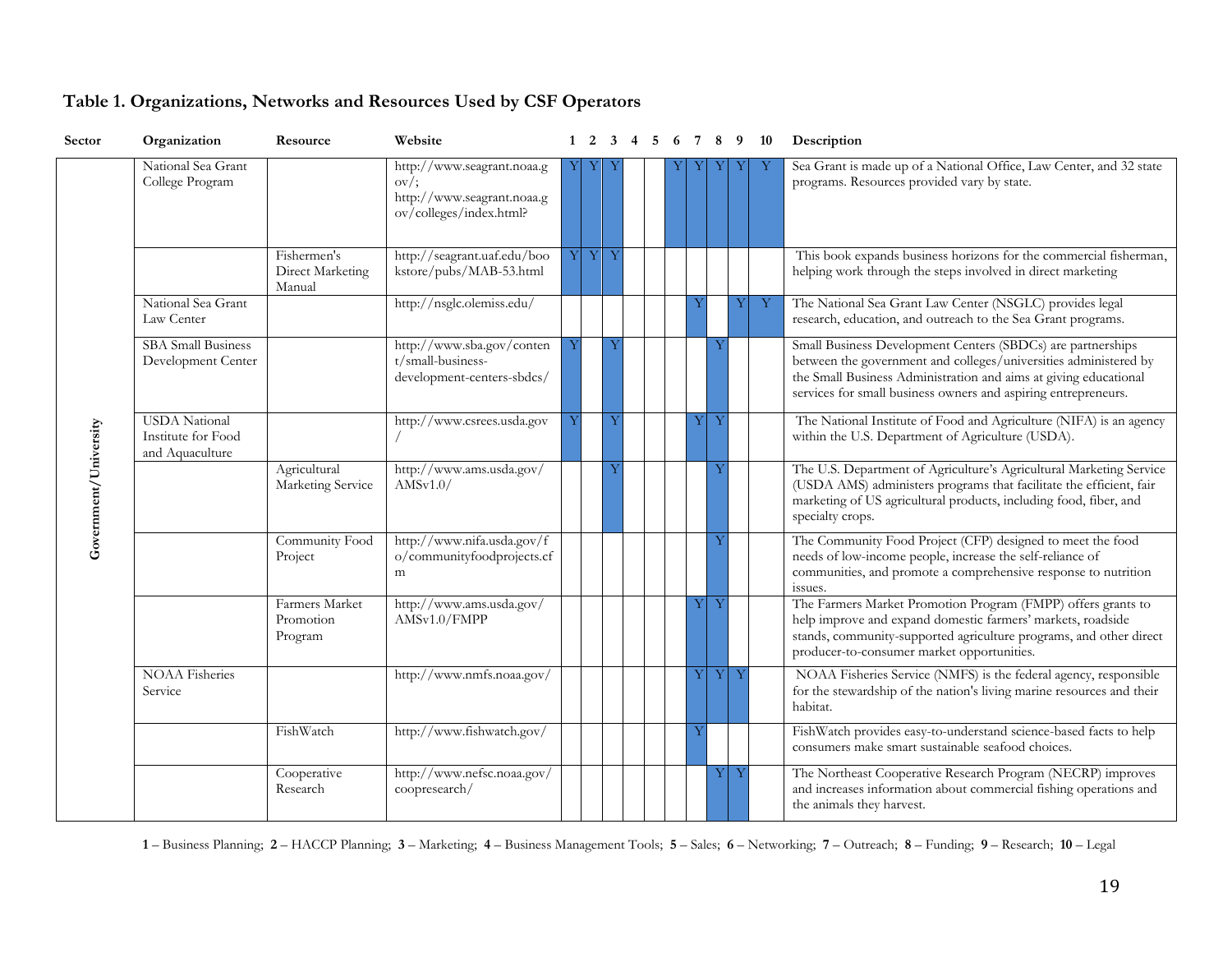| Sector     | Organization                                 | Resource                     | Website                                                                                                                                                     |  |   |   | $1 \t2 \t3 \t4 \t5 \t6 \t7 \t8 \t9 \t10$ |  | Description                                                                                                                                                                                                                        |
|------------|----------------------------------------------|------------------------------|-------------------------------------------------------------------------------------------------------------------------------------------------------------|--|---|---|------------------------------------------|--|------------------------------------------------------------------------------------------------------------------------------------------------------------------------------------------------------------------------------------|
|            | National Fish &<br>Wildlife Foundation       |                              | http://www.nfwf.org/AM/<br>Template.cfm?Section=Ho<br>me                                                                                                    |  |   |   |                                          |  | The National Fish and Wildlife Foundation (NFWF) is one of the<br>nation's largest non-profit funders for wildlife conservation.                                                                                                   |
| Foundation |                                              | Fisheries<br>Innovation Fund | http://www.nfwf.org/AM/<br>Template.cfm?Section=Char<br>ter_Programs_List&Templat<br>e=/TaggedPage/TaggedPag<br>eDisplay.cfm&TPLID=61&<br>$ContentID=13554$ |  |   |   |                                          |  | The Fisheries Innovation Fund (FIF) is a grant program that fosters<br>innovation and supports effective participation of fishermen and<br>fishing communities in the implementation of sustainable fisheries in<br>the US.        |
|            | Kickstarter.com                              |                              | http://www.kickstarter.com                                                                                                                                  |  |   |   |                                          |  | Kickstarter is an online tool used to fund creative projects using<br>"crowd sourcing."                                                                                                                                            |
|            |                                              | MarketMaker                  | http://national.marketmaker<br>.uiuc.edu/                                                                                                                   |  |   |   |                                          |  | MarketMaker is a national partnership of land grant institutions and<br>State Departments of Agriculture dedicated to the development of a<br>comprehensive interactive data base of food industry marketing and<br>business data. |
|            | Small Farm Central                           |                              | http://www.smallfarmcentra<br>$1$ .com/                                                                                                                     |  | Ÿ |   |                                          |  | Small Farm Central provides professional and affordable web<br>services (websites and ecommerce) to direct-marketing farmers.                                                                                                      |
| Online     | Farmigo                                      |                              | http://www.farmigo.com/                                                                                                                                     |  | Ÿ |   |                                          |  | Farmigo provides web services to direct-marketing farmers.                                                                                                                                                                         |
|            |                                              | Word Press                   | http://wordpress.org/                                                                                                                                       |  | Ÿ |   |                                          |  | WordPress is a free web software that can be used to create websites<br>and blogs.                                                                                                                                                 |
|            |                                              | Google Analytics             | http://www.google.com/an<br>alytics/                                                                                                                        |  | Ÿ |   |                                          |  | Google Analytics is a resource that allows users to track the use of a<br>website.                                                                                                                                                 |
|            |                                              | MailChimp                    | http://mailchimp.com/                                                                                                                                       |  |   |   |                                          |  | MailChimp is an online publishing platform that helps you design<br>email newsletters, share them on social networks, and track results.                                                                                           |
|            | <b>Community Fisheries</b><br><b>Network</b> |                              | http://www.communityfishe<br>riesnetwork.org/                                                                                                               |  |   |   |                                          |  | The Community Fisheries Network (CFN) is a group of community-<br>based fishing organizations from across the US that have joined<br>together to address common challenges.                                                        |
| Network    | LocalCatch.org                               |                              | http://www.localcatch.org/                                                                                                                                  |  |   | Ÿ |                                          |  | LocalCatch.org is an online network that links consumers to<br>community supported fisheries (CSFs).                                                                                                                               |
|            | <b>Fish Local</b><br>Collaborative           |                              | http://namanet.org/fish-<br>locally-collaborative                                                                                                           |  |   | Y |                                          |  | The Fish Locally Collaborative is based on a give and take process<br>where individuals and groups work together toward an intersection<br>of common goals by sharing knowledge, learning and building<br>consensus.               |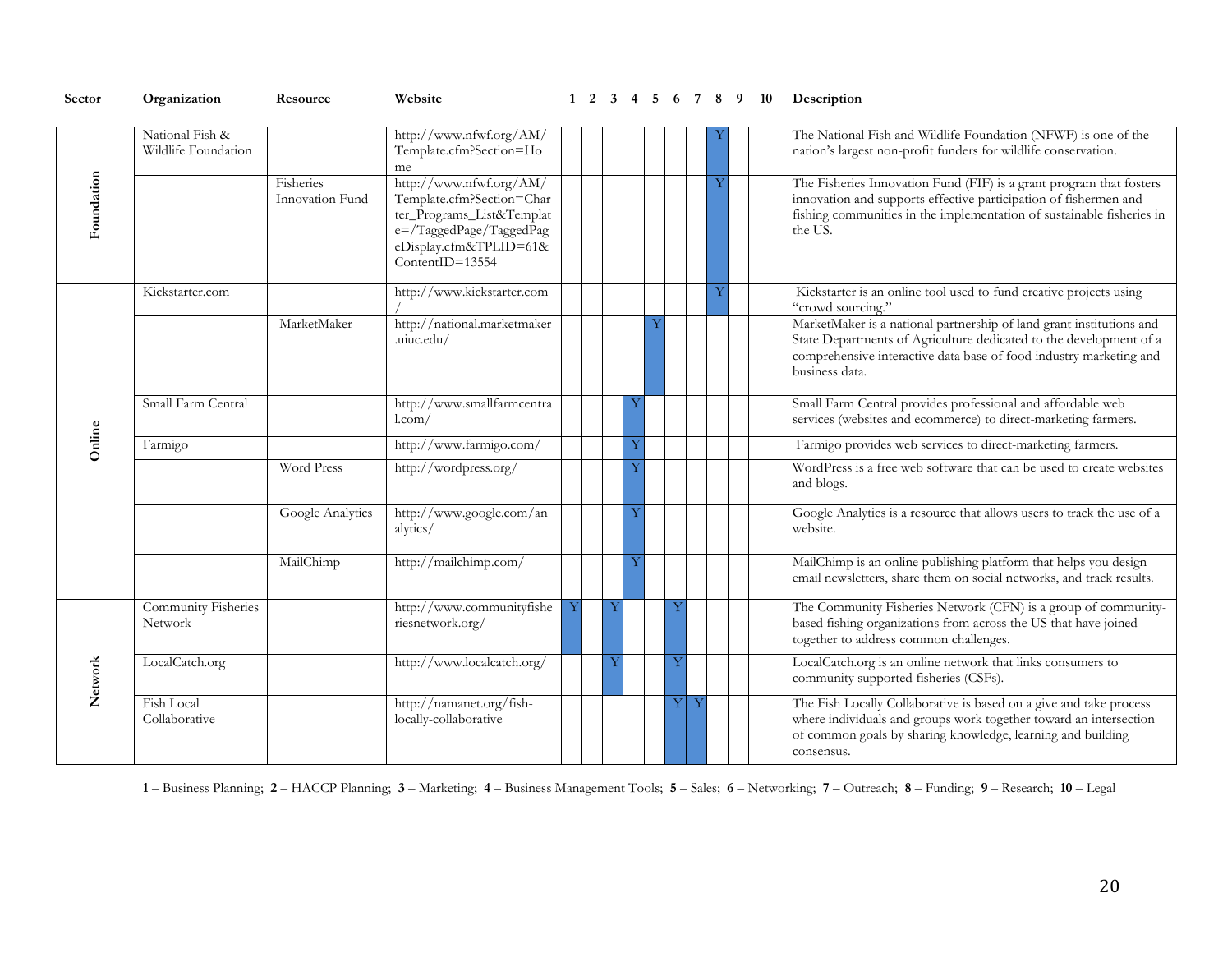| Sector             | Organization                                   | Resource                    | Website                                                 |  |   |   |                  |   |   |              | 1 2 3 4 5 6 7 8 9 10 Description                                                                                                                                                                                                                                                                                                                                                          |
|--------------------|------------------------------------------------|-----------------------------|---------------------------------------------------------|--|---|---|------------------|---|---|--------------|-------------------------------------------------------------------------------------------------------------------------------------------------------------------------------------------------------------------------------------------------------------------------------------------------------------------------------------------------------------------------------------------|
|                    | <b>SCORE</b>                                   |                             | http://www.score.org/                                   |  |   |   |                  |   |   |              | SCORE is a nonprofit association dedicated to helping small<br>businesses get off the ground, grow and achieve their goals through<br>education and mentorship.                                                                                                                                                                                                                           |
|                    | SeaWeb                                         |                             | http://www.seaweb.org/ho<br>me.php                      |  |   |   | $\mathbf Y$<br>Y |   |   |              | SeaWeb is a nonprofit organization dedicated to using the science of<br>communications to shift the way people interact with the ocean.                                                                                                                                                                                                                                                   |
| Other              | Community Food<br>Security Coalition           |                             | http://www.foodsecurity.or<br>g/                        |  |   |   | Y<br>Ŋ           |   |   |              | The Community Food Security Coalition (CFSC) is a North<br>American coalition of diverse people and organizations working<br>from the local to international levels to build community food<br>security.                                                                                                                                                                                  |
|                    | Slow Food<br>International                     |                             | http://www.slowfood.com/                                |  |   |   | Y<br>Y           |   |   |              | Slow Food is a global, grassroots organization with supporters in 150<br>countries around the world who are linking the pleasure of good<br>food with a commitment to their community and the environment.                                                                                                                                                                                |
|                    | This Fish                                      |                             | http://thisfish.info/                                   |  | Y | Ÿ |                  |   |   |              | ThisFish is a resource fishermen can use to market seafood.                                                                                                                                                                                                                                                                                                                               |
|                    | Louisiana Sea Grant<br>Law & Policy<br>Program |                             | http://www.lsu.edu/sglegal/<br>index.html               |  |   |   |                  |   | Y | $\mathbf{Y}$ | The mission of the Sea Grant Louisiana Law and Policy Program<br>(SGLPP) is to provide timely and relevant legal information and<br>services for the many users of Louisiana's coastal lands and waters,<br>including state and local governments; coastal business, including<br>commercial fishers, recreational fishers and non-governmental<br>organizations; and the general public. |
| <b>Gulf States</b> |                                                | Direct Seafood<br>Marketing | http://www.lsu.edu/sglegal/<br>projects/faqs/index.html |  |   |   |                  |   |   |              | This online resources helps commercial fisherman in the Gulf of<br>Mexico work through the steps involved in direct marketing                                                                                                                                                                                                                                                             |
|                    | Louisiana Direct<br>Seafood                    |                             | http://louisianadirectseafoo<br>d.com/Home.htm          |  |   | Ÿ |                  |   |   |              | Louisiana Direct Seafood is an online marketplace where consumers<br>are able to contact seafood producers (fisherman) directly to<br>purchase fresh shrimp and other seafood when they arrive at the<br>dock.                                                                                                                                                                            |
|                    | Gulf States Marine<br>Fisheries<br>Commission  |                             | http://www.gsmfc.org/#:lin<br>$\text{ks}(a)1$           |  |   |   |                  | Y |   |              | The Commission is empowered to make recommendations to the<br>governors and legislatures of the five Gulf States regarding the<br>management of the fisheries.                                                                                                                                                                                                                            |
|                    | Ecotrust                                       |                             | http://www.ecotrust.org/                                |  | Ÿ |   | Y<br>Y           |   |   |              | Ecotrust's mission is to inspire fresh thinking that creates economic<br>opportunity, social equity and environmental wellbeing.                                                                                                                                                                                                                                                          |
| West Coast         | Pacific FishTrax                               |                             | http://www.pacificfishtrax.o<br>rg/                     |  | Ñ |   |                  |   |   |              | FishTrax provides information about West Coast fisheries as well as<br>specific information on projects and customers using Pacific<br>FishTrax utilities such as "Find Your Fish" and the "Fisherman's<br>Portal."                                                                                                                                                                       |
|                    | Seafood for the<br>Future                      |                             | http://seafoodforthefuture.<br>$\alpha$ rg              |  |   |   |                  |   |   |              | Seafood for the Future (SFF) is a non-profit seafood advisory and<br>promotion program of the Aquarium of the Pacific.                                                                                                                                                                                                                                                                    |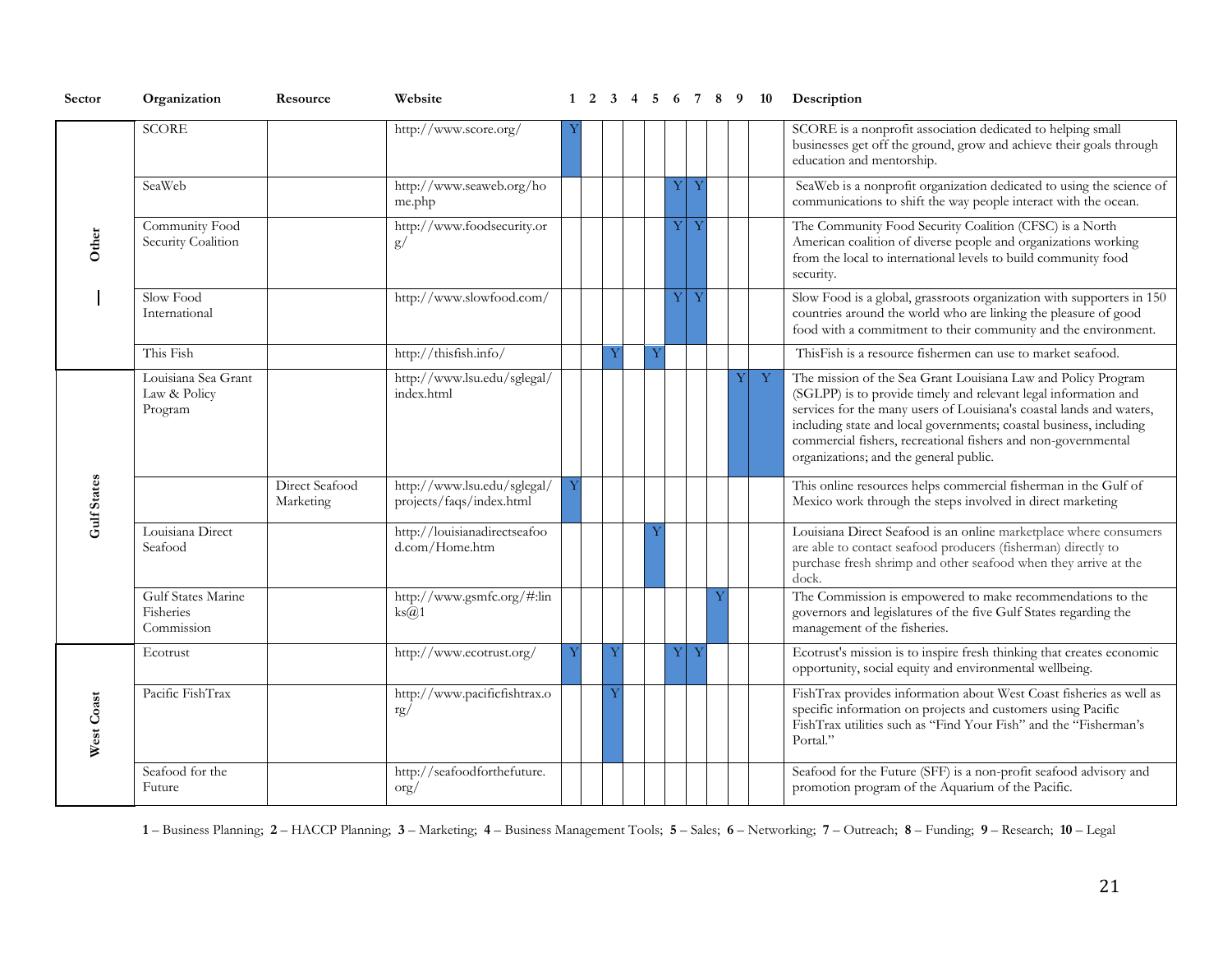| Sector    | Organization                          | Resource                                | Website                                                                                           |  |   | 5 |   | 6 7 8 9 |  | 10 | Description                                                                                                                                                                                                                                                   |
|-----------|---------------------------------------|-----------------------------------------|---------------------------------------------------------------------------------------------------|--|---|---|---|---------|--|----|---------------------------------------------------------------------------------------------------------------------------------------------------------------------------------------------------------------------------------------------------------------|
|           | Island Institute                      |                                         | http://www.islandinstitute.o<br>rg/                                                               |  |   |   |   |         |  |    | The Island Institute is a nonprofit organization that serves as a voice<br>for the balanced future of the islands and waters of the Gulf of<br>Maine.                                                                                                         |
|           | Northwest Atlantic<br>Marine Alliance |                                         | http://namanet.org/                                                                               |  |   |   | Y |         |  |    | The Northwest Atlantic Marine Alliance's (NAMA) mission is to<br>restore and enhance an enduring marine system supporting a healthy<br>diversity and an abundance of marine life and human uses through a<br>self-organizing and self-governing organization. |
| Northeast |                                       | <b>Bait Box</b>                         | http://namanet.org/our-<br>work/market-<br>transformation/resources-<br>fishermen                 |  |   |   |   |         |  |    | The Bait Box is a primer on what a CSF is and how it can work in a<br>community.                                                                                                                                                                              |
|           |                                       | Seafood Throw<br>Down                   | http://namanet.org/our-<br>work/market-<br>transformation/seafood-<br>throwdown                   |  |   |   |   |         |  |    | Seafood Throwdowns are an educational and community driven<br>events to engage the larger community in issues affecting our ocean,<br>fishing communities and fisheries.                                                                                      |
|           | Red's Best                            |                                         | http://www.redsbest.com/s<br>hopreds/index.php/fisherm<br>en?__store=default                      |  | Y | Y |   |         |  |    | Red's Best provides quota management and monitoring, state and<br>NOAA reporting services, unloading and trucking services, and<br>marketing and sales.                                                                                                       |
|           | <b>Ecological Action</b><br>Center    |                                         | http://www.ecologyaction.c<br>a/                                                                  |  |   |   |   |         |  |    | Based in Nova Scotia, the Ecology Action Center works closely with<br>social and natural scientists and makes strong use of science in<br>communicating its message to the public.                                                                            |
|           | South Carolina<br>Aquarium            |                                         | http://scaquarium.org/defa<br>ult.aspx                                                            |  |   |   |   |         |  |    | The South Carolina Aquarium is a $501(c)$ -3 non-profit organization<br>that supports the commercial fishing sector through its Sustainable<br>Seafood Initiative.                                                                                            |
| Southeast |                                       | Seafood<br>Sustainability<br>Initiative | http://scaquarium.org/ssi/                                                                        |  |   |   |   |         |  |    | The Sustainable Seafood Initiative helps ensure that consumers have<br>fish for the future by teaching partner chefs about sustainable and<br>local seafood, assessing their menus, and encouraging consumers to<br>dine at its partner restaurants.          |
|           | North Carolina<br>Catch Groups        |                                         | http://www.outerbankscatc<br>$h.com$ :<br>http://brunswickcatch.com;<br>http://carteretcatch.org/ |  |   |   | Y |         |  |    | The North Carolina Catch Groups are branding organizations that<br>promote locally caught seafood.                                                                                                                                                            |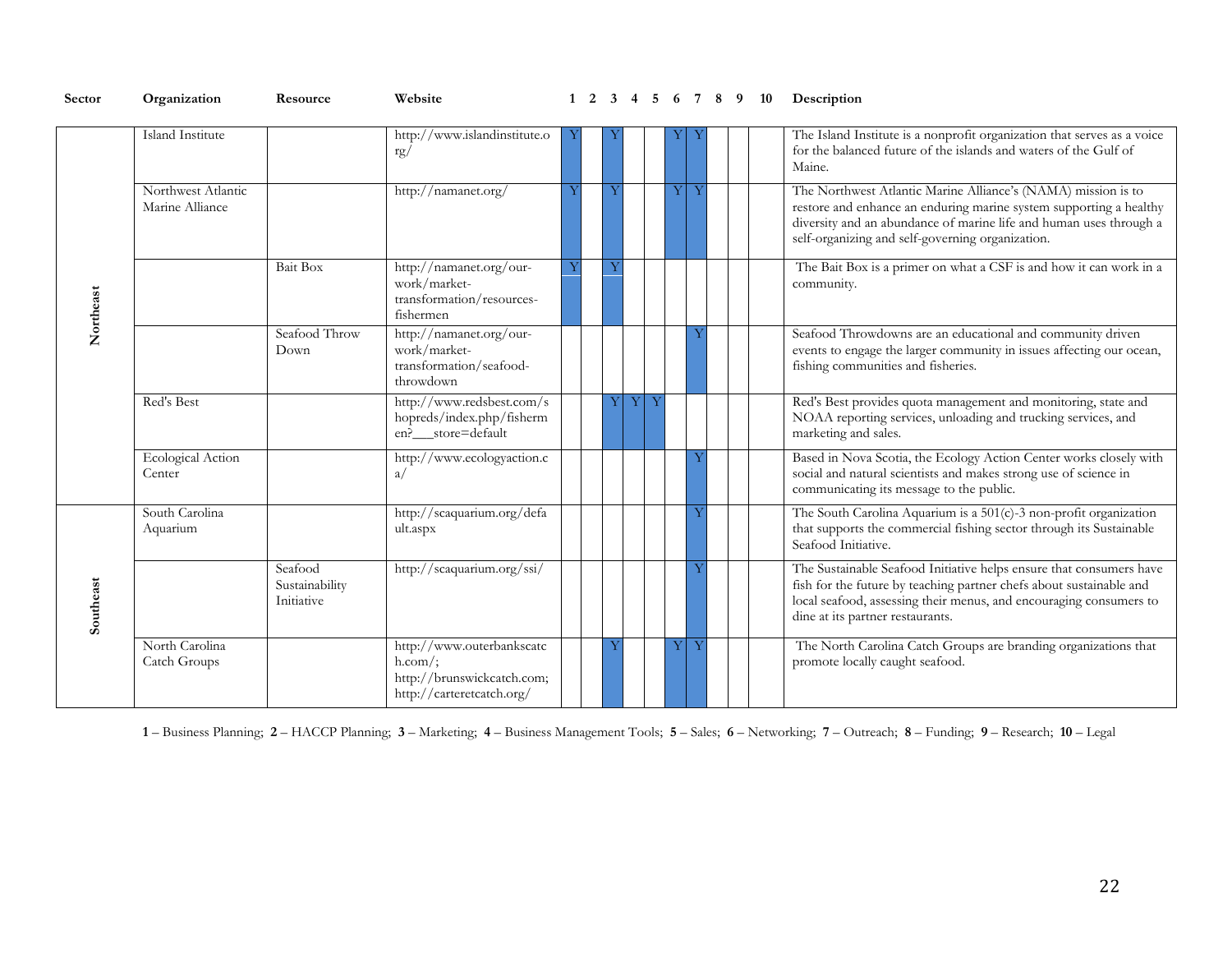## <span id="page-22-0"></span>**Section III. Recommendations**

One of the primary objectives of the Summit was to identify challenges and needs of existing CSFs in North America. The following list of recommendations is drawn from the Needs Assessment (Section I) and larger, broader observations that emerged from the planning and execution of the Summit.

#### *Recommendations*

- 1. Develop actions to address the needs identified in the Needs Assessment (Section I):
	- $\bullet$ A regulatory framework that increases fishermen's flexibility to shift fisheries, locations, or gear during unexpected changes.
	- Better coordination among regulatory authorities to accommodate small-scale vertically integrated seafood  $\bullet$ businesses.
	- Access to clearly presented guidelines for navigating the permitting, licensing and certification processes required to establish a CSF**.**
	- Access to expertise related to seafood safety and handling in fishing communities**.**
	- Access to affordable mechanical refrigeration equipment for safe transport of live and histamine-producing  $\bullet$ seafood.
	- Group liability insurance plan for CSF programs or small-scale commercial fishing businesses.
	- Improved messaging and branding to communicate the benefits of CSF programs.  $\bullet$
	- Training and/or exposure to new and emerging social media and online communications tools.  $\bullet$
	- $\bullet$ Collaboration with universities, non-profits, government officials and community groups through formal and informal networks.
	- $\bullet$ Increased networking and business opportunities with CSAs, including farmers, operators, and customers.
	- Establish local outlets for seafood where needed, that complement or enhance existing businesses and  $\bullet$ ensure local access to seafood.
	- Increased consumer awareness/knowledge of unknown and under-utilized species to increase the value of  $\bullet$ these species.
	- Information and materials CSF operators and fishermen can use to inform consumers about local and  $\bullet$ regional seafood, fisheries, and community issues.
	- Market research that addresses the value consumers place on one-on-one communication will help CSF  $\bullet$ operators weigh the pros and cons of increasing membership and decreased direct communications.
	- Organizational software for business management.  $\bullet$
	- Frozen product, aquaculture, and other locally-relevant strategies for increasing seafood availability.  $\bullet$
	- Acknowledging the diversity of fisheries and fishing communities, fishermen need support developing and  $\bullet$ adapting their CSF program to fit the contours of their communities.
	- Business planning assistance.  $\bullet$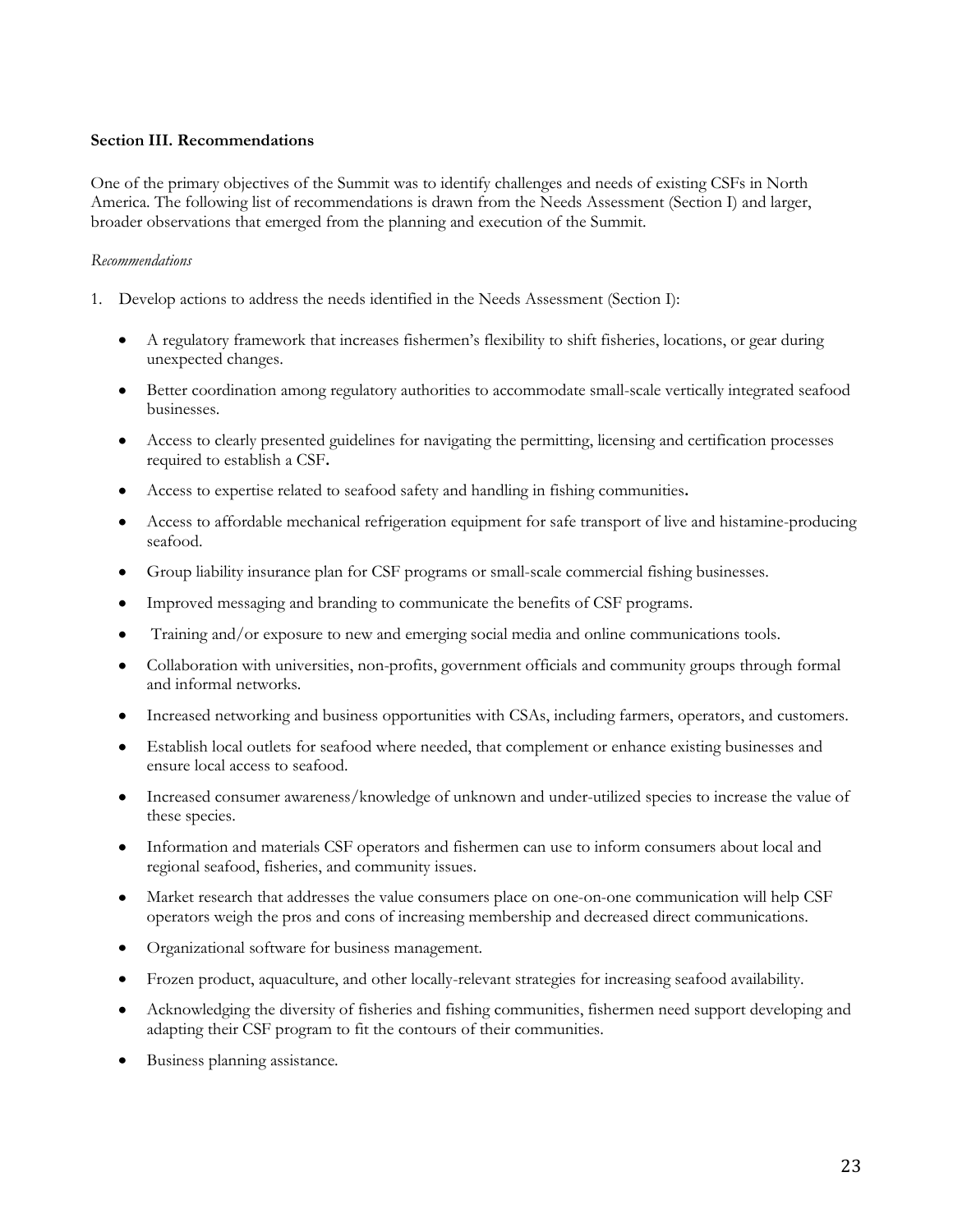- More nuanced information (e.g. gear type, seasonality, location, etc.) about local fisheries in seafood  $\bullet$ sustainability programs and outreach materials.
- Incorporate social, economic, and community objectives into definitions of seafood sustainability.  $\bullet$
- 2. Form networks to improve accessibility to resources that can support CSFs.
	- $\bullet$ Create a network of representatives from organizations that support fishing communities.
		- Use the network to strengthen synergies and improve overall integration and collective awareness among these groups.
	- Create a network of CSF fishermen and coordinators.  $\bullet$ 
		- Structure of network should be based in existing tools, easily maintained, and provide opportunities for on-line and in-person exchange of information and ideas.
		- Annual or semi-annual face-to-face meetings should be supported and are critical to maintaining networks.
- 3. Create opportunities for face-to-face exchange and networking of small-scale industry stakeholders to transfer expertise and skills and to inform extension and management initiatives.
- 4. Explore policy and regulatory options that promote the visibility and viability of small-scale, multi-species fishing businesses.
- 5. Inventory and organize regionally specific guides of resources available to initiate, maintain, grow, and evaluate CSFs.
- 6. Improve coordinated marketing efforts and business relationships in fishing communities among fishermen, dealers, processors, marketers and distributors.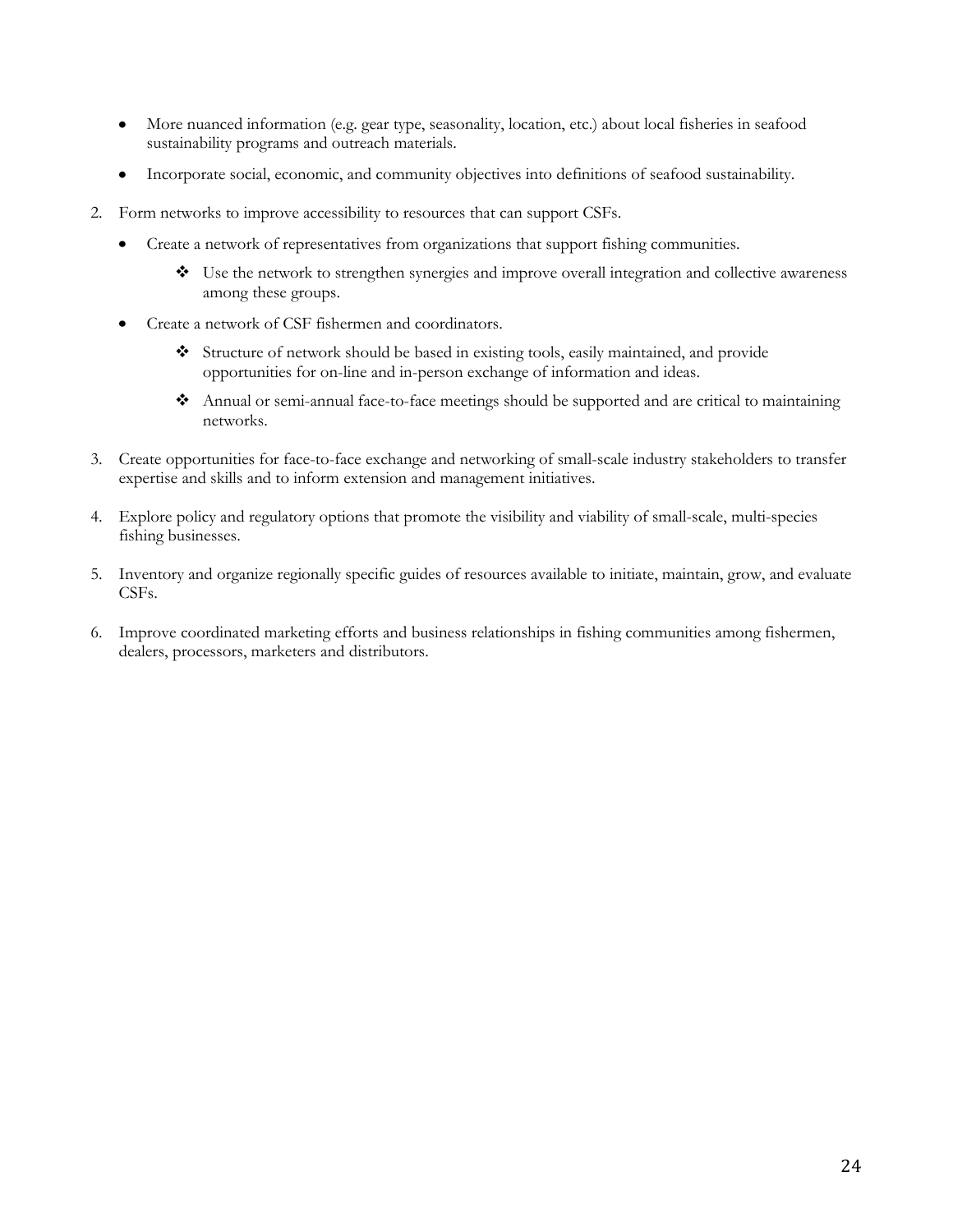#### **Section IV. Summary, Evaluation and Intended Outcomes of Recommendations**

A two-part, pre- and post-Summit survey was provided to participants. Results of the survey indicated that 100% of the participants were satisfied and 95% were very satisfied with the overall summit and 88% of the participants said that they planned on making changes to their CSF within the in the next year based on information they gained at the Summit. These and other results from the survey suggest that the short-term networking and information exchange goals of the Summit were met. Over the next several months, meeting participants and organizers will be tracking the longer-term impacts and outcomes of the Summit. An 8-month, follow-up survey will be distributed to Summit attendees in February 2013, complementing the surveys from the Summit and a set of exit-interviews conducted immediately following the Summit. A brief report detailing results from these evaluations will be produced by June 1, 2013.

Although a complete assessment of the impacts of the Summit awaits the Summit Evaluation Report, the National CSF Summit achieved a number of outcomes, including:

- 1) A facilitated exchange of expertise and experience among fishermen and community organizers involved with CSFs
- 2) A needs assessment that produced a robust set of recommendations that can inform and direct extension and policy efforts designed to support fishing communities
- 3) Support for a meeting style that focuses on sharing expertise and experience among fishermen and community organizers
- 4) Evidence for the value of inter-agency and organizational collaboration in addressing the needs of fishing communities
- 5) A contribution to the ongoing discussion of the role of CSFs in the larger context of direct marketing initiatives that are a part of the transition of fishing communities from traditional markets and businesses to ones that conform to the current and emerging management, ecological, economic, and cultural setting

<span id="page-24-0"></span>We expect these outcomes will motivate and influence a broad range of activities and initiatives. **In addressing the recommendations and needs presented in this document, we encourage organizations to build on the collaborative nature of the CSF Summit, by coordinating with others when**  appropriate and utilizing each group's specific capacities, **strengths, and current programming efforts.** 



Roundtable @ National Summit

## **Quotes from the Summit**

*'It was really useful to learn about other CSFs with similar or different models. This helped develop our confidence. Learning more about other CSFs taught us that we are on the right track, that what we are doing is feasible and can*   $\n *work.*$ 

*'This meeting has completely reframed what we are doing, we talk about the Summit every day here, and we are in touch with people who were at the meeting dlmost every day.*"

Sonia Strobel Skipper Otto's CSF Vancouver, BC

´*This type of networking is really Limportant because I'm worried that without it people would be discouraged and not start a CSF because they are having trouble knowing how to navigate all of the permitting and licensing issues.*µ

Sarah Rathbone Community Seafood Santa Barbara, CA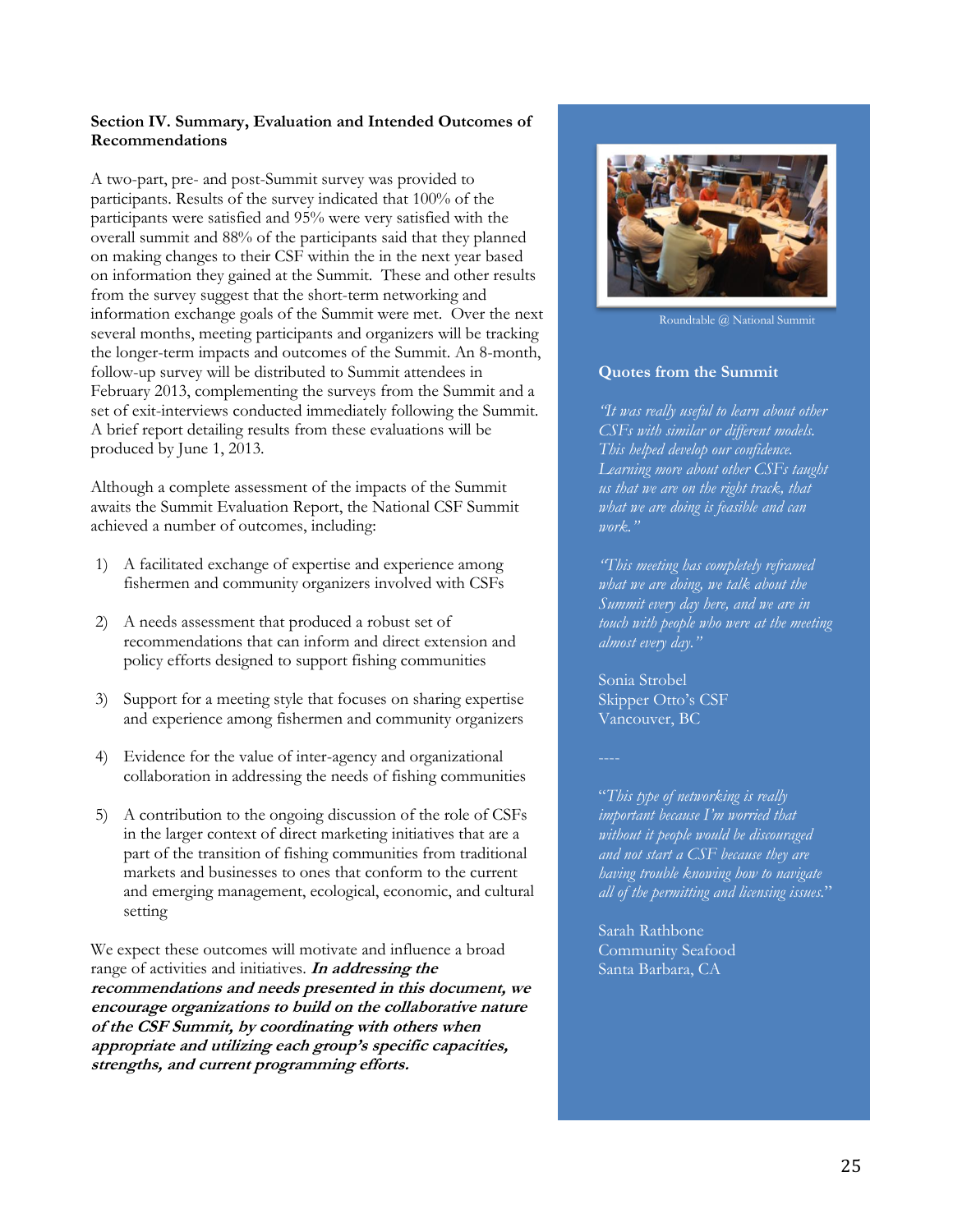#### **Appendix I. National Summit Agenda**

## **National Summit on Community Supported Fisheries Building a Network, Identifying Challenges and Opportunities, & Defining Next Steps**

Seacoast Science Center, 570 Ocean Boulevard Rye, New Hampshire May 30th - June 1st, 2012

#### **Brief Background**

Community Supported Fisheries (CSFs) have been one approach that fishermen and fishing communities have explored to direct more money to boats, while achieving a range of other social and environmental goals. Over the last five years CSFs have grown dramatically in number and size on a national scale. Despite their potential, there are a variety of technical barriers and overarching questions about their long-term viability that have arisen as these programs have matured over the past several years. This Summit is an initial step to bring together CSFs from across North America to share experiences, learn from each other, and identify challenges and opportunities for supporting the evolution of CSFs.

#### **Objectives of the Summit**

- o Provide opportunities to network among CSF participants.
- o Learn from each other by sharing experiences and offering new information.
- o Develop a shared understanding of the opportunities and challenges facing CSFs.
- o Identify current resource for CSFs and potential for additional support.
- o Create interest and generate ideas for establishing a "CSF Network".
- o Define next steps for addressing the needs of CSFs identified at the Summit.

#### **Style of the Retreat**

This Summit, the first of its kind, is meant to provide an initial opportunity for those involved in CSFs around the nation to meet, share, and learn from each other. The Planning Committee has hired an outside facilitator (Laura Singer) for this Summit to ensure that our time together is productive and to make sure that everyone has an opportunity to be heard. The success of the Summit depends on your active participation.

At the start of the retreat, Laura will review some ground rules that we will keep in mind in order for us to stay on schedule, while remaining inclusive. We will work from a planned agenda yet be flexible and follow the "group energy" and interests that emerge. The agenda includes working in a large group and smaller breakout groups to give ample opportunity for individuals to participate and be comfortable sharing.

Agenda

DAY 1 - BUILDING A NETWORK

**1:30 - 3:30 pm** Summit Registration Residence Inn in Portsmouth Downtown (100 Deer Street• Portsmouth NH)

#### **4:00 - 6:30 pm Welcome Reception**

Portsmouth Brewery (56 Market Street • Portsmouth NH)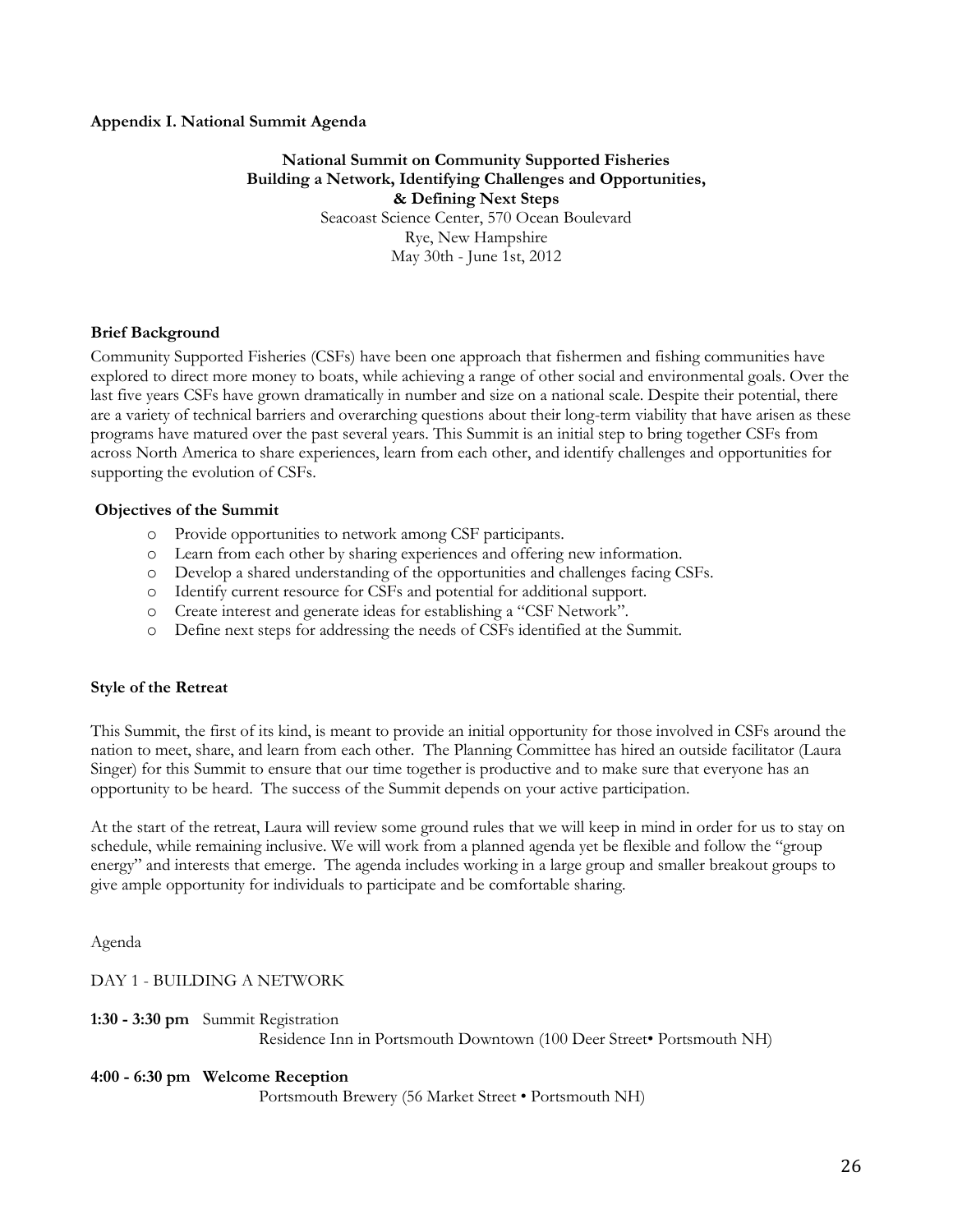| $6:00$ pm              | Welcome<br>- Jonathan Pennock, NH Sea Grant and<br>Paul Anderson, ME Sea Grant                                                                                                                                                                                                                                                                                                                   |
|------------------------|--------------------------------------------------------------------------------------------------------------------------------------------------------------------------------------------------------------------------------------------------------------------------------------------------------------------------------------------------------------------------------------------------|
|                        | Why We are Together - Carolyn Eastman<br>Carolyn will share her vision for the Summit and for creating a network for the<br>future of CSFs across the nation.                                                                                                                                                                                                                                    |
|                        | Overview of Summit Agenda – Erik/Josh<br>Erik/Josh will set the context for the Summit and outline the agenda and logistics<br>for the days ahead.                                                                                                                                                                                                                                               |
|                        | 7:00 - 9:00 pm Wednesday Night Dinner<br>Black Trumpet (29 Ceres Street • Portsmouth, NH)                                                                                                                                                                                                                                                                                                        |
|                        | DAY 2 - RESOURCES, OPPORTUNITIES, CHALLENGES                                                                                                                                                                                                                                                                                                                                                     |
| 6:30 am                | <b>Breakfast Buffet Available</b><br>Residence Inn (100 Deer Street · Portsmouth NH)                                                                                                                                                                                                                                                                                                             |
| **8:00 am              | Bus to Seacoast Science Center Leaves - Meet in Lobby of Residence Inn <sup>**</sup>                                                                                                                                                                                                                                                                                                             |
| 8:30 - 9:30 am Opening | Seacoast Science Center (570 Ocean Boulevard • Rye, New Hampshire)                                                                                                                                                                                                                                                                                                                               |
|                        | Welcome – Erik Chapman and Josh Stoll                                                                                                                                                                                                                                                                                                                                                            |
|                        | Overview of the Summit - Laura Singer<br>Laura will define her role, review the agenda, and outline ground rules to help us<br>have a productive meeting.                                                                                                                                                                                                                                        |
|                        | Laura will also explain that there is an open invitation for folks to put their ideas<br>for Challenges or Opportunities on a large wall throughout the day so all ideas can<br>be capture in case they are not voiced in a group.                                                                                                                                                               |
|                        | Introductions - All<br>We will have a quick round of introductions so we all know who is present at the<br>meeting. Please share your name, your organization and role/link to CSFs.<br>For CSFs: What do you see as the greatest accomplishment for your CSF during this<br>past year?<br>For non-CSFs: What new skills, information, or resources, could you bring to the<br>٠<br>CSF network? |
| $9:30 - 10:00$ am      | Setting the Context - Niaz Dorry, Northwest Atlantic Marine Alliance                                                                                                                                                                                                                                                                                                                             |
|                        | Niaz will provide a brief presentation to orient the group to the evolution of community-<br>supported fisheries within the broader context of fisheries management over the past<br>decade.                                                                                                                                                                                                     |
| $10:00 - 10:10$        | Discussions Sessions Explained - Laura                                                                                                                                                                                                                                                                                                                                                           |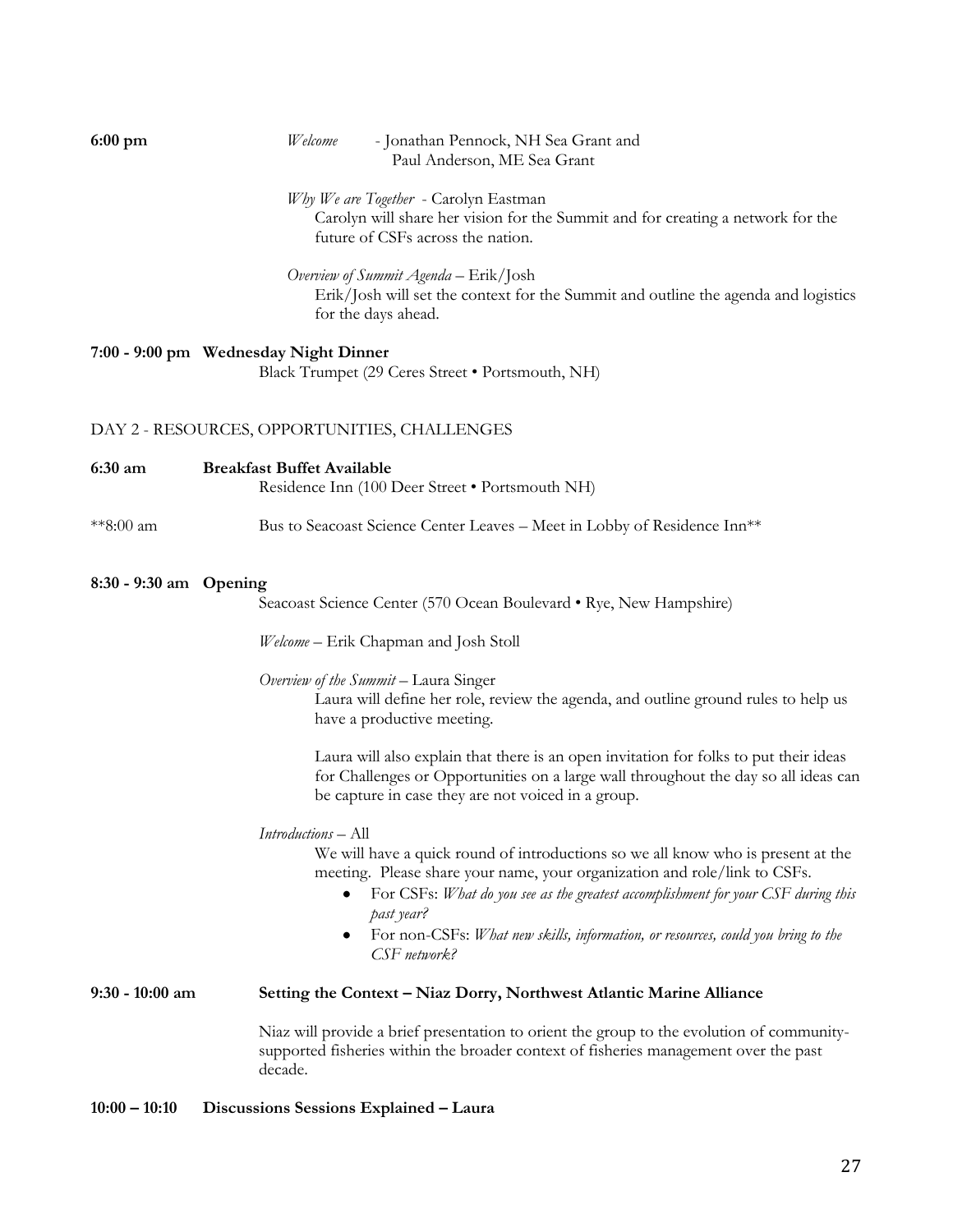The group will be divided into smaller discussion groups to address the topics that were generated from a questionnaire of CSF participants. The discussions will focus on current challenges, sharing "lessons learned", and identifying future needs as CSFs move forward.

**Coffee break**

**10:30 - 11:30 am**Discussion Session 1

#### **11:35 - 12:35 pmDiscussion Session 2**

#### **12:40 - 1:30 pm Lunch**

1:30 - 2:30 pm Identifying Resources - Stephanie Showalter Otts, National Sea Grant Law Center, University of Mississippi

> Each CSF has evolved in different ways with varying levels of support from government folks, NGOs, Sea Grant or others. We will come together as a group to share what resources are currently being used and brainstorm what types of support would be most useful as CSFs evolve.

> We will begin the conversation by presenting a resource guide that was recently pulled together to provide general information to assist fishermen and fishing communities with starting and/or maintaining a CSF. This guide is a starting place for a broader discussion of the resources that are available to communities for CSFs. The group will critique the usefulness of the resources listed in the guide, suggest additional resources available, and identify the types of resources that are most valuable to a CSF.

#### **2:30 ² 3:30 pm Discussion Session 3**

| Coffee break               |                                                                                                                                      |  |  |  |  |
|----------------------------|--------------------------------------------------------------------------------------------------------------------------------------|--|--|--|--|
|                            | $3:50 - 4:50$ pm Discussion Session 4                                                                                                |  |  |  |  |
|                            | 4:50 - 5:15 pm Wrap-up for the Day and Preview of Tomorrow                                                                           |  |  |  |  |
| 5:30 - 6:30 pm Social Hour |                                                                                                                                      |  |  |  |  |
|                            | 6:30 - 8:00 pm Casual Dinner at Seacoast Science Center                                                                              |  |  |  |  |
| DAY 3 - NEXT STEPS         |                                                                                                                                      |  |  |  |  |
| 6:30 am                    | <b>Breakfast Buffet Available</b><br>Residence Inn (100 Deer Street • Portsmouth NH)                                                 |  |  |  |  |
| 8:45 am                    | Walk to Library - Meet in Lobby of Residence Inn<br>Portsmouth Public Library (175 Parrott Avenue • Portsmouth, NH)<br>Levenson Room |  |  |  |  |
|                            | 9:00 - 9:30 am Greeting and Warm-up - Erik/Josh/Laura                                                                                |  |  |  |  |
|                            |                                                                                                                                      |  |  |  |  |

Laura will outline the agenda for the day. If needed, she will remind the group about the ground rules for discussion.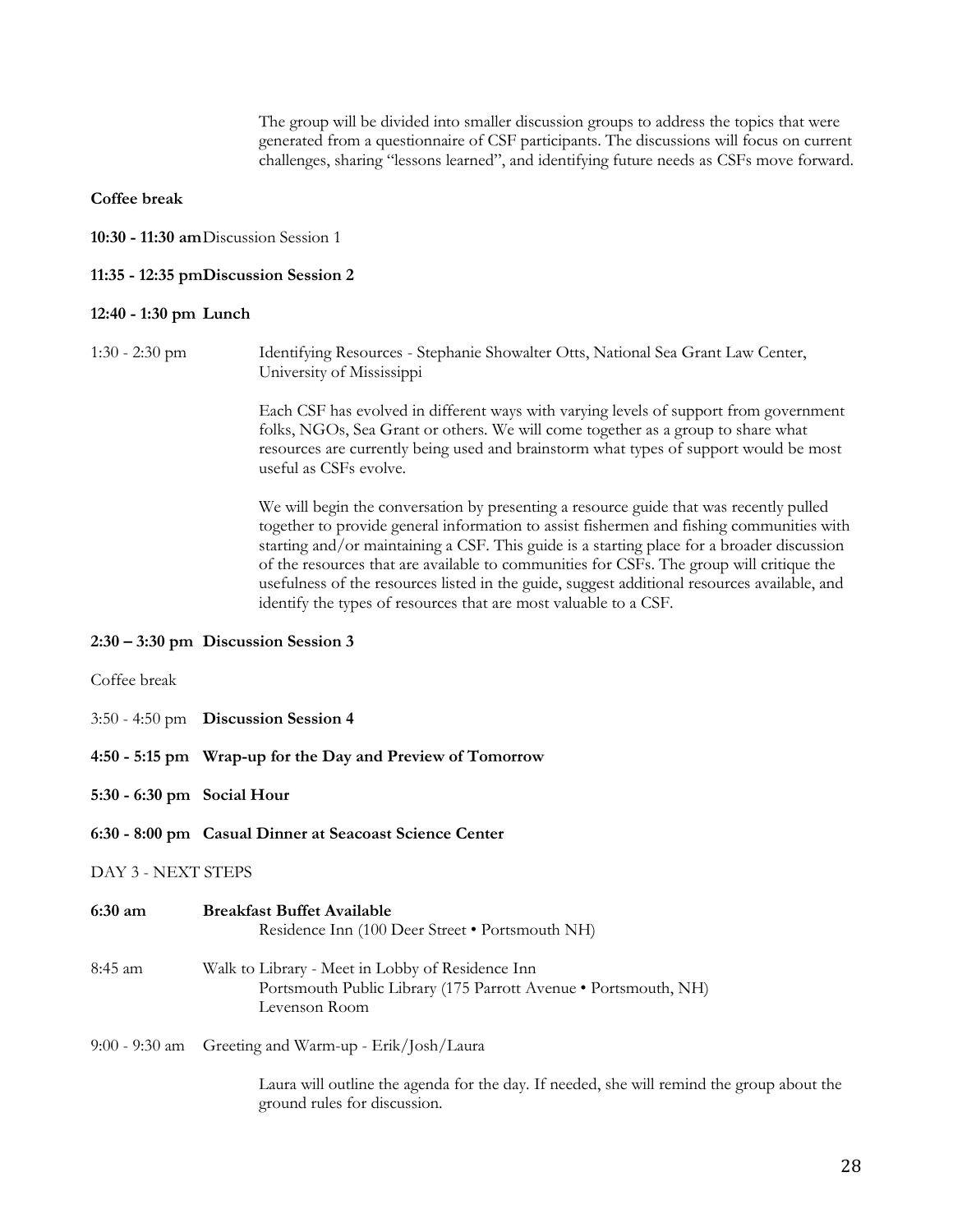|                      | We will have a brief warm-up for the group to get the energy flowing again.                                                                                                                                                                                                                                                                                              |
|----------------------|--------------------------------------------------------------------------------------------------------------------------------------------------------------------------------------------------------------------------------------------------------------------------------------------------------------------------------------------------------------------------|
| $9:30 - 10:30$<br>am | <b>Summary of Discussion Sessions &amp; Reflections</b>                                                                                                                                                                                                                                                                                                                  |
|                      | Laura will recap the results from the previous day and present the results (in aggregate)<br>from the breakout groups with a focus on challenges and opportunities identified. There<br>will be time for follow-up reflections and clarification.                                                                                                                        |
|                      | The group will prioritize which challenges/opportunities deserve focus in the short-term<br>and long-term.                                                                                                                                                                                                                                                               |
| <b>Coffee Break</b>  |                                                                                                                                                                                                                                                                                                                                                                          |
| $10:45 - 11:30$ am   | Moving Forward with a CSF Network                                                                                                                                                                                                                                                                                                                                        |
|                      | How do we build on the CSF network that has been started through this national summit?<br>We will spend time discussing:<br>Should we establish a more formal network?<br>٠<br>What would that look like?<br>٠<br>Who should be part of that network?<br>٠<br>How do we build off of existing networks?<br>٠<br>What can we do to maintain a CSF network moving forward? |
| $11:30 - 12:00$ pm   | <b>Next Steps and Closing Comments</b>                                                                                                                                                                                                                                                                                                                                   |
|                      | Erik and Josh will present ideas for next steps and where we go from here.                                                                                                                                                                                                                                                                                               |
|                      | Each person will have a chance to make a brief closing comment, perhaps a reflection on<br>the meeting or a particular hope or concern for CSFs going forward.                                                                                                                                                                                                           |
| 12:00<br>pm          | Adjourn                                                                                                                                                                                                                                                                                                                                                                  |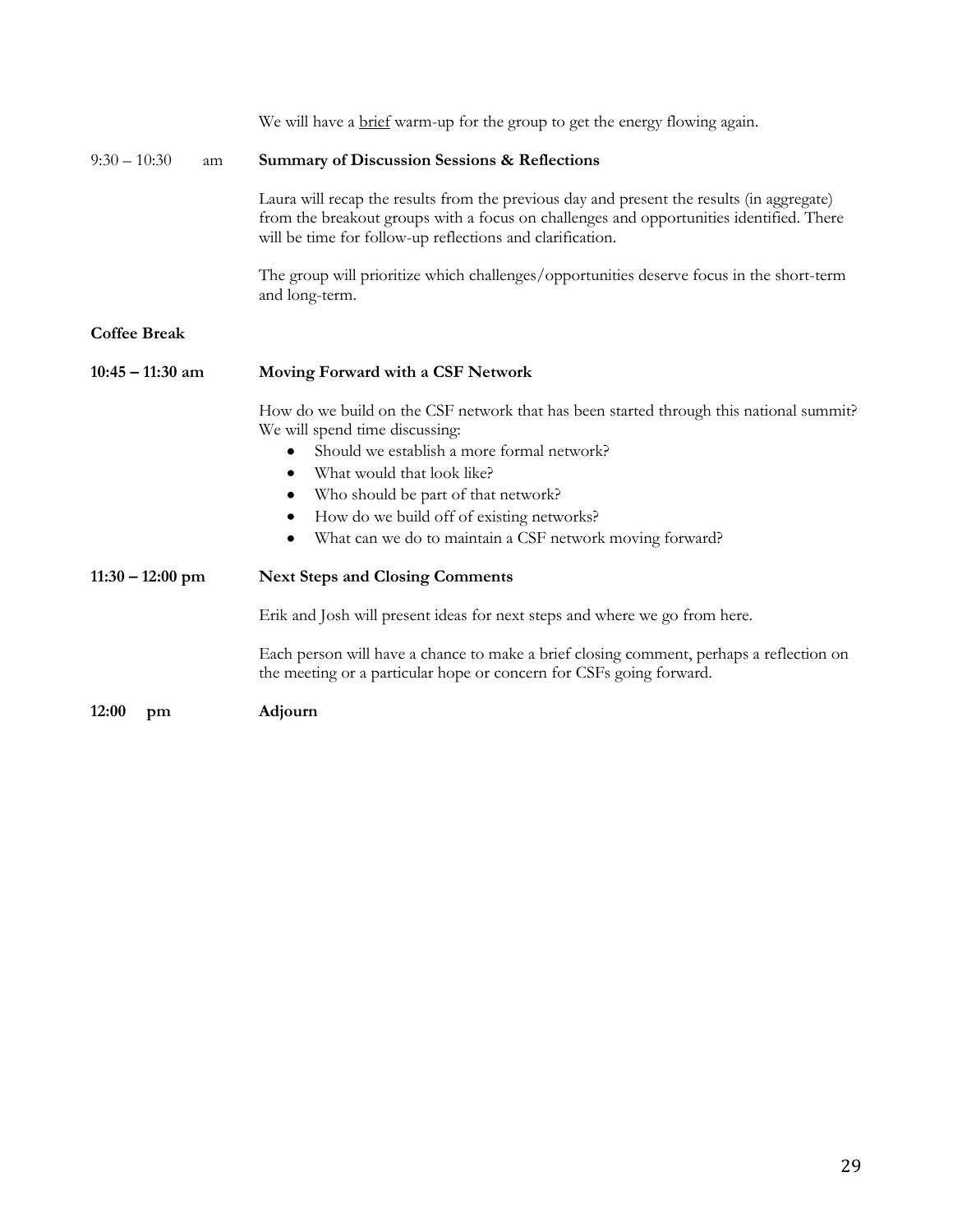#### <span id="page-29-0"></span>**Appendix II. Participant List**

Aaron Longton Port Orford CSF Alan Lovewell Local Catch Monterey Bay Amanda LaBelle Island Institute Amy Richards Kittery CSF (in prep) Amy Scaroni National Sea Grant Office Anna Child Core Sound Seafood Antoinette Clemetson NY Sea Grant Barb Rountree National Marine Fisheries Service Brett Tolley Northwest Atlantic Marine Alliance Carolyn Eastman Eastman's Fresh Catch Charlie French UNHCE Dave Atler Off the Hook CSF Debra Callaway Walking Fish CSF Dick McGee Port Clyde Fresh Catch Doug Dickerson Cville CSF Ellen Tyler unaffiliated Erik Chapman NH Sea Grant Gabby Bradt NH Sea Grant Jack Cochran Cville CSF Jim Turner Turner's Seafood Jodie Jordan Alewife's Brook Farm Jon Pennock NH Sea Grant Jordan Nikoloyuk Off the Hook CSF Joshua Stoll National Marine Fisheries Service Kathi Turner Turner's Seafood Ken La Valley NH Sea Grant Kerry Marhefka Abundant Seafood CSF Kirby Rootes -Murdy SeaWeb Laura Taylor Facilitator Madeleine Hall -Arb e MIT Sea Grant Margie Hurd San Luis Obispo Fresh Catch Mark Hooper Walking Fish CSF Mark Marhefka Abundant Seafood CSF Marty Odlin Southern Maine CSF (in prep) Meri Ratzel Cape Cod Weir Harvest Monique Coombs Lobsters on the Fly Morgan Parker Cape Cod Weir Harvest Natalie Sattler Alaskans Own Niaz Dorry Northwest Atlantic Marine Alliance Nick Battista Island Institute Oren Frey Local Catch Monterey Bay Padi Anderson Granite State Fish Patricia Clay National Marine Fisheries Service Patricia Jordan Alewife's Brook Farm Paul Anderson NH Sea Grant Penny Hooper Walking Fish CSF Rebecca Zeiber NH Sea Grant Ross Pearsall Ocean City Fresh Rusty Gaude LA Sea Grant